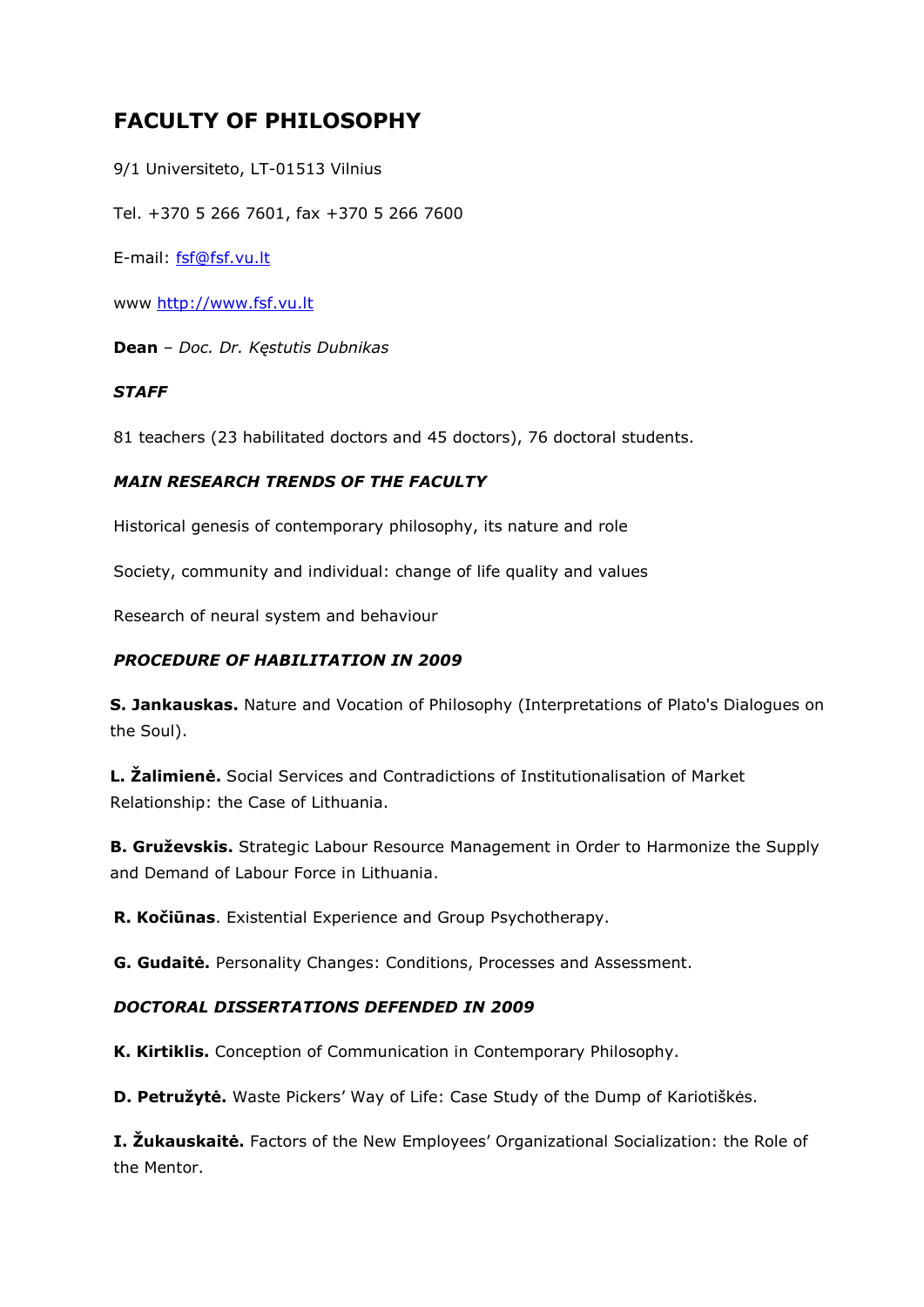# *CONFERENCES AND SEMINARS ORGANIZED IN 2009*

Intensive programme of Erasmus "Innovation, New Ventures and Entrepreneurship in Social Work Teaching" project. Vilnius, April 20-29, 2009.

"The Nordic-Baltic Doctoral Network in Social Work" 2009-2011. Summer-school "Between conflict and consensus: challenging the dichotomy". Vilnius, August 17-26, 2009.

Republican conference "Creative Energy in Person, Science, Society". Vilnius, March 28, 2009.

Scientific-Practice Conference "Child and Adolescent Mental Health in the Context of Schooling and Learning". Vilnius, October 23-24, 2009.

The 6th conference for young scientists in psychology "A person in the 21st century: what is new?". Vilnius, May 8, 2009.

The First European Conference of Analytical Psychology "Dialogue at the Threshold between East and West: the Past, Present and Future of Cultural Identity". Vilnius, June 25-29, 2009.

The IV conference of world Lithuanian psychologists. Vilnius, July 2-4, 2009.

Seminar "Diagnostics and intervention of Early relationships in Psychoanalytical Perspective". Vilnius, November 3-15, 2009.

International seminar "Perspectives of Development of Biopsychology in Lithuania: Fundamentalistic and Applied Approaches". Vilnius, November 19, 2009.

International conference "Culture and Media: Local and Global Aspects". Vilnius, May 22-23, 2009.

Periodical seminars "Consilium Educationis", Vilnius.

National conference of Lithuanian sociologists "Achievements and Visions. Twenty years of sociology studies in Lithuania". November 28, 2009.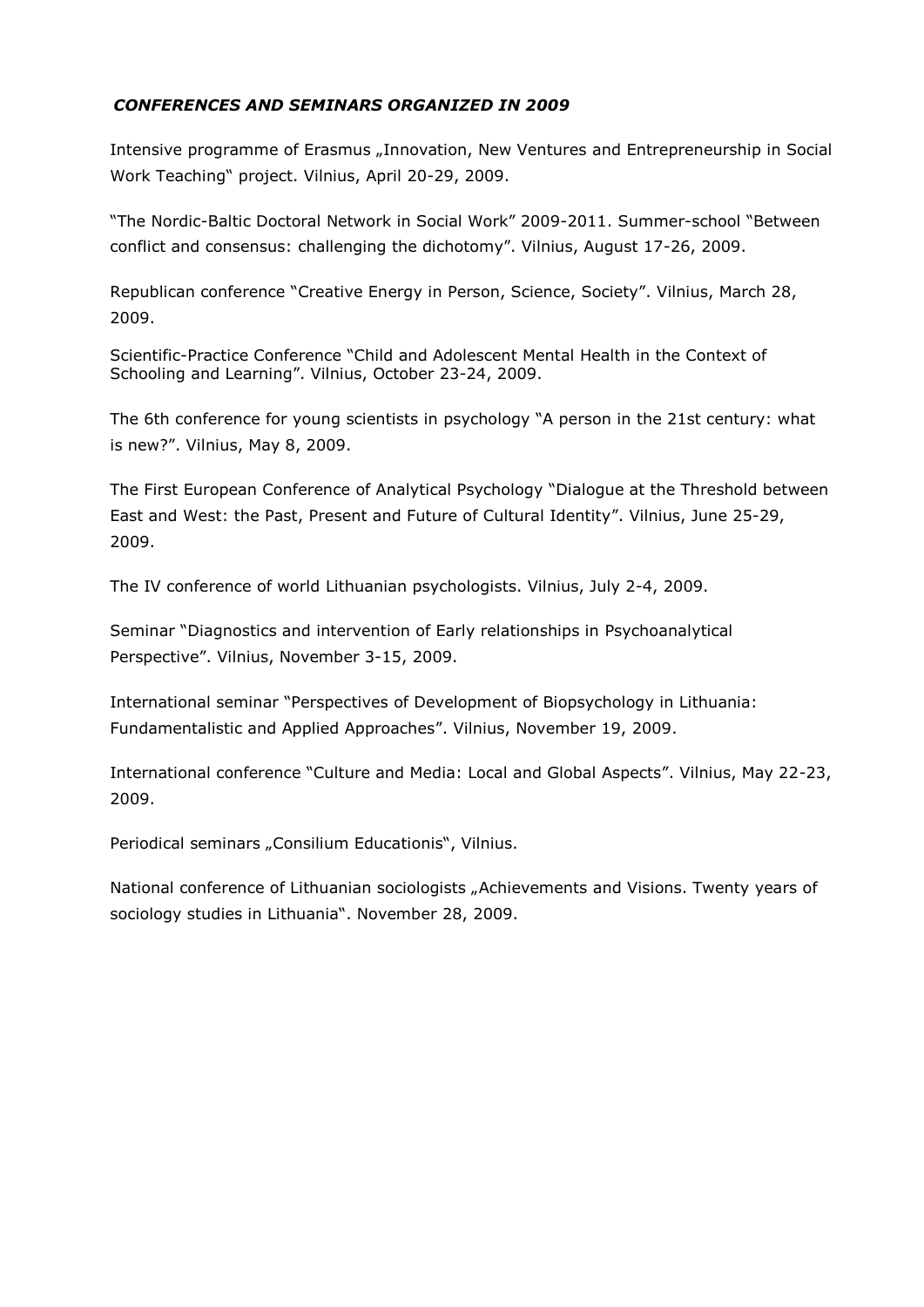# **DEPARTMENT OF PHILOSOPHY**

9/1 Universiteto, LT-01513 Vilnius

Tel. +370 5 266 7617, fax +370 5 266 7600

E-mail: [arvydas.sliogeris@fsf.vu.lt](mailto:arvydas.sliogeris@fsf.vu.lt)

**Head** – *Prof. Habil. Dr. Arvydas Šliogeris*

#### *STAFF*

**Professors:** Habil. Dr. E. Nekrašas, Habil. Dr. A. Šliogeris.

**Docents:** Dr. M. Gutauskas, Dr. L. Jakavonytė, Dr. (HP) S. Jankauskas, Dr. A. Mickevičius, Dr. N. Milerius, Dr. A. Plėšnys.

**Lecturers:** Dr. J. Čiurlionis, Dr. K. Sabolius, V. Pivorius.

**Doctoral students:** A. Bukevičiūtė, L. Junutytė, J. Saldukaitytė, M. Stoškus, V. Daraškevičiūtė, E. Bražėnaitė, E. Rimkus, N. Stasiulis.

#### *RESEARCH INTERESTS*

General trends in the development of philosophy and specific manifestations of these trends at the turn of the Millennia

Changes in the role of philosophy during the transition from the classical to postmodern informational civilization, focusing on the changes in the methods and modes of philosophical reflection

History of positivist philosophy, focusing on relations between positivist and pragmatist philosophy

The problem of value-neutrality of science in philosophy of science, sociology of science and analytical metethics

The fundamental structure of Western metaphysics

Historical change of the fundamental structure of Western metaphysics

The impact of metaphysics on the rise of modern natural science

Metaphysical elements in modern science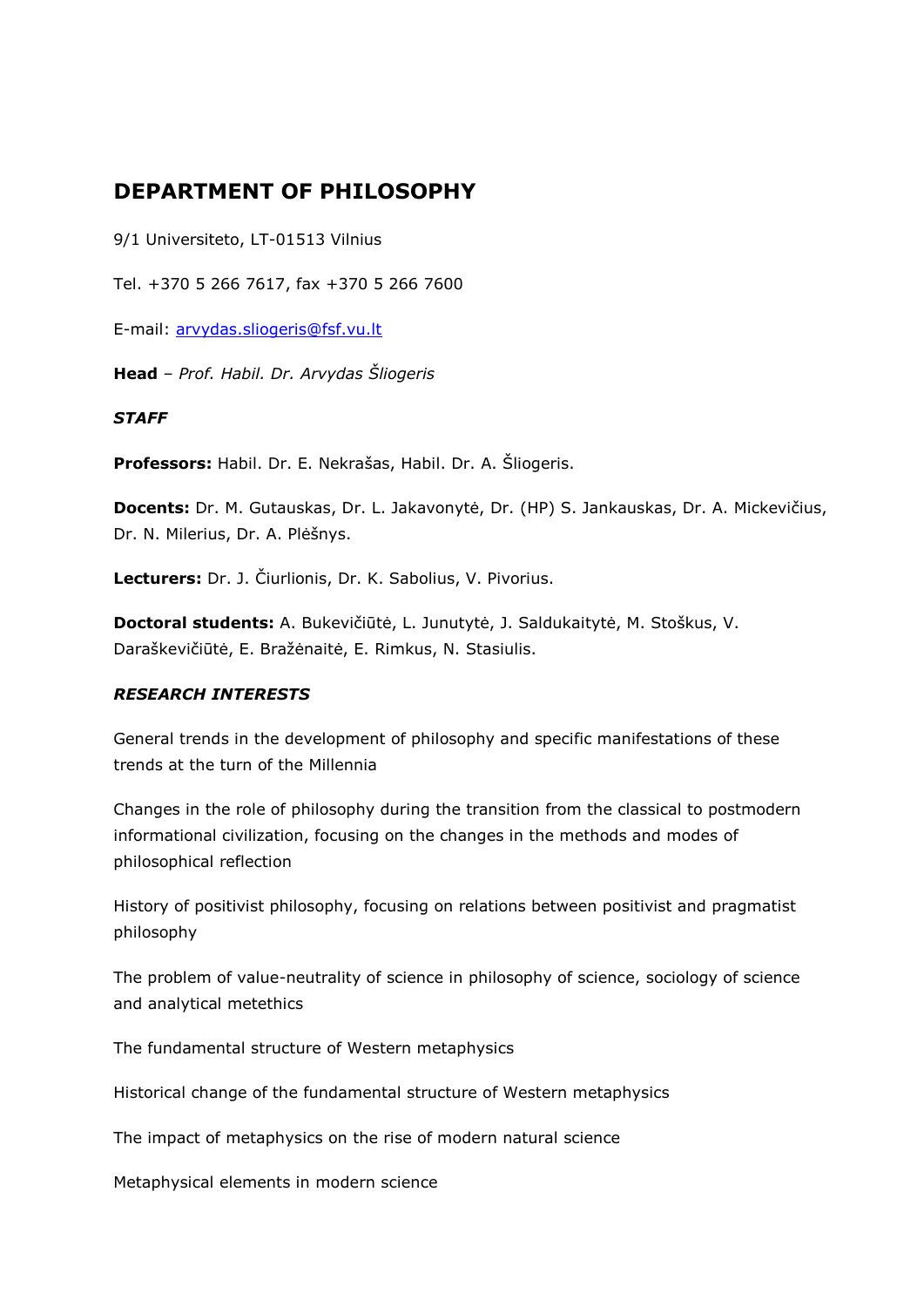Philosophical reflection of everyday world

Philosophy of cinema

Practical philosophy with special consideration given to ecological ethics

The problem of dialogue in the hermeneutical philosophy

The ontology of language

Language as fundamental philosophical problem

Philosophical poetics in contemporary philosophy

Philosophy of Ludwig Wittgenstein

The place of philosophy in the process of globalization

Methodical problems in the teaching of philosophy at secondary and higher schools

Local and global culture

Philosophy of Martin Heidegger

The place of local cultures in the process of globalization

Natural and artificial language

# *RESEARCH PROJECTS CARRIED OUT IN 2009*

# **Projects Supported by University Budget**

**An Analysis of the Impact of Globalization Processes upon Culture.** Prof. A. Šliogeris. 2009–2014.

All the members of the Department of Philosophy dealt with problems related to the main theme of research. Special attention was paid to the notions of globalitarism and globalopolis. These notions are used to trace the essential changes undergone by the local cultural forms and, in the first place, by philosophy itself. These changes are linked with the transition from local to global thinking that presupposes the powerful flow of information which has a formidable impact on the consciousness of man. The situation was in a most thorough way analysed in "The Destiny of Philosophy". The monograph written by A. Šliogeris and A. Mickūnas is intended to be published not only in Europe but the USA as well. The impact of globalization upon language is examined in some papers of M. Gutauskas, J. Saldukaitytė and, L. Junutytė. In addition, some autonomous subthemes are also being investigated in the Department. S.Jankauskas looks into the reception of traditional philosophy in the globalitarian universe. The role of art in technological society is investigated in A. Šliogeris' monograph "The Thing and Art". Very close to the same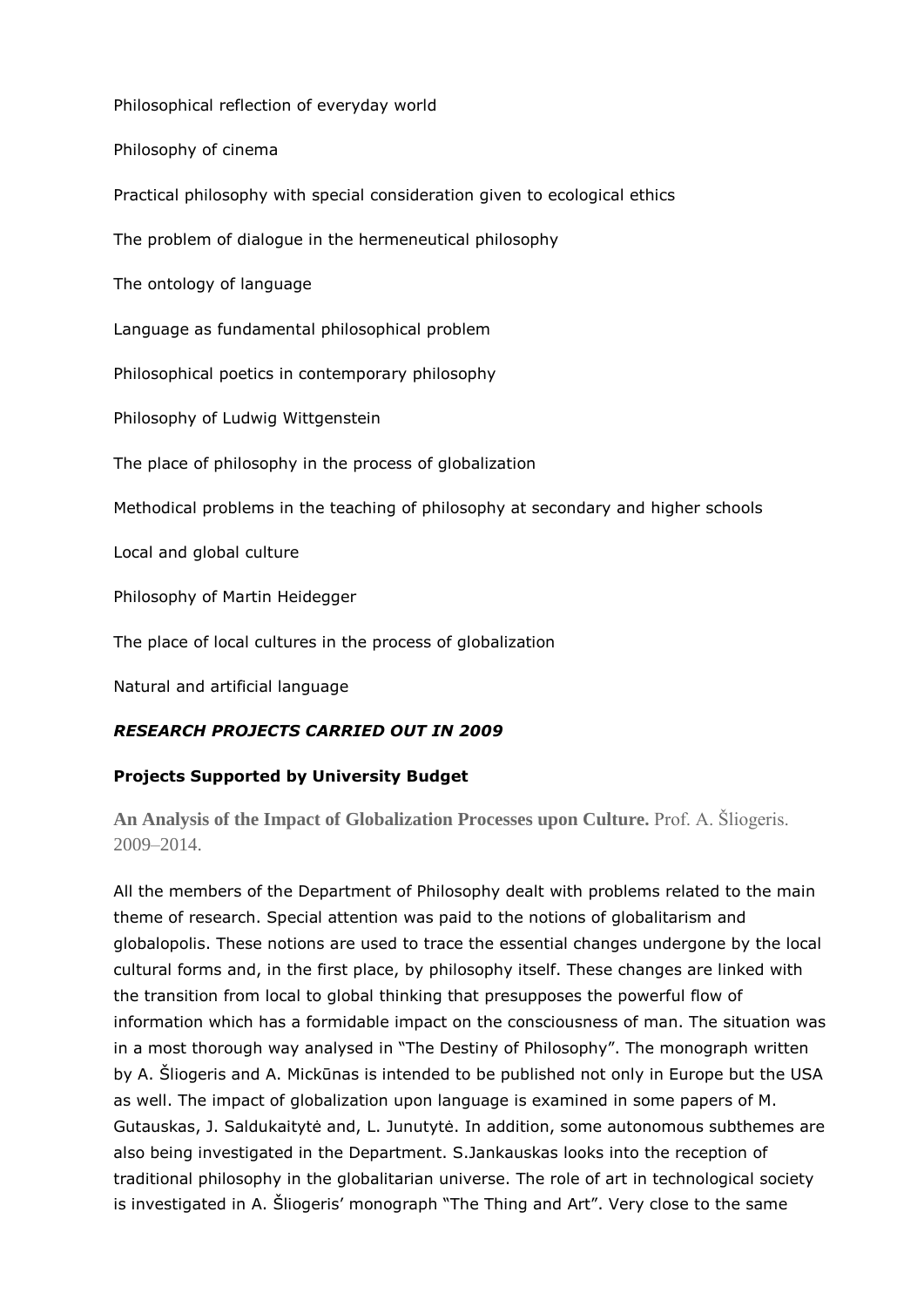subtheme, are the philosophical studies of imagination accomplished by K Sabolius. The Department also continued the studies of the subtheme, which has almost become traditional. This subtheme presupposes a virtual dialogue with prominent philosophers of the West who are considering the same problem of the impact of globalization

upon culture. In this dialogue, attention is focused on the theory of simulation and its ramifications as analysed by J. Baudrillard and G. Deleuze. The above mentioned results testify that investigations continue and the main theme of the Department is being developed in a comprehensive and effective way.

## *MAIN PUBLICATIONS*

#### *COOPERATION*

Novosibirsk Institute of Economics, Psychology and Law (Russia)

European Humanitarian University, Vilnius

## *OTHER SCIENTIFIC ACTIVITIES*

#### **Prof. E. Nekrašas** –

 editorial board member of the journals *Problemos (Problems), Filosofija. Sociologija*  (*Philosophy. Sociology*), *Lithuanian Foreign Policy Review*;

- editorial board member of the journal *Politologija (Political Science);*
- corresponding member of the Lithuanian Academy of Sciences;
- chairman of the Lithuanian Philosophical Society.

# **Prof. A. Šliogeris** –

 editorial board member of the journals *Problemos (Problems), Filosofija. Sociologija (Philosophy. Sociology);*

member of the Lithuanian Academy of Sciences.

#### **Doc. L. Jakavonytė** –

 board member of the Lithuanian Philosophical Society, [http://www.geocities.com/lj\\_lt/VU.html](http://www.geocities.com/lj_lt/VU.html)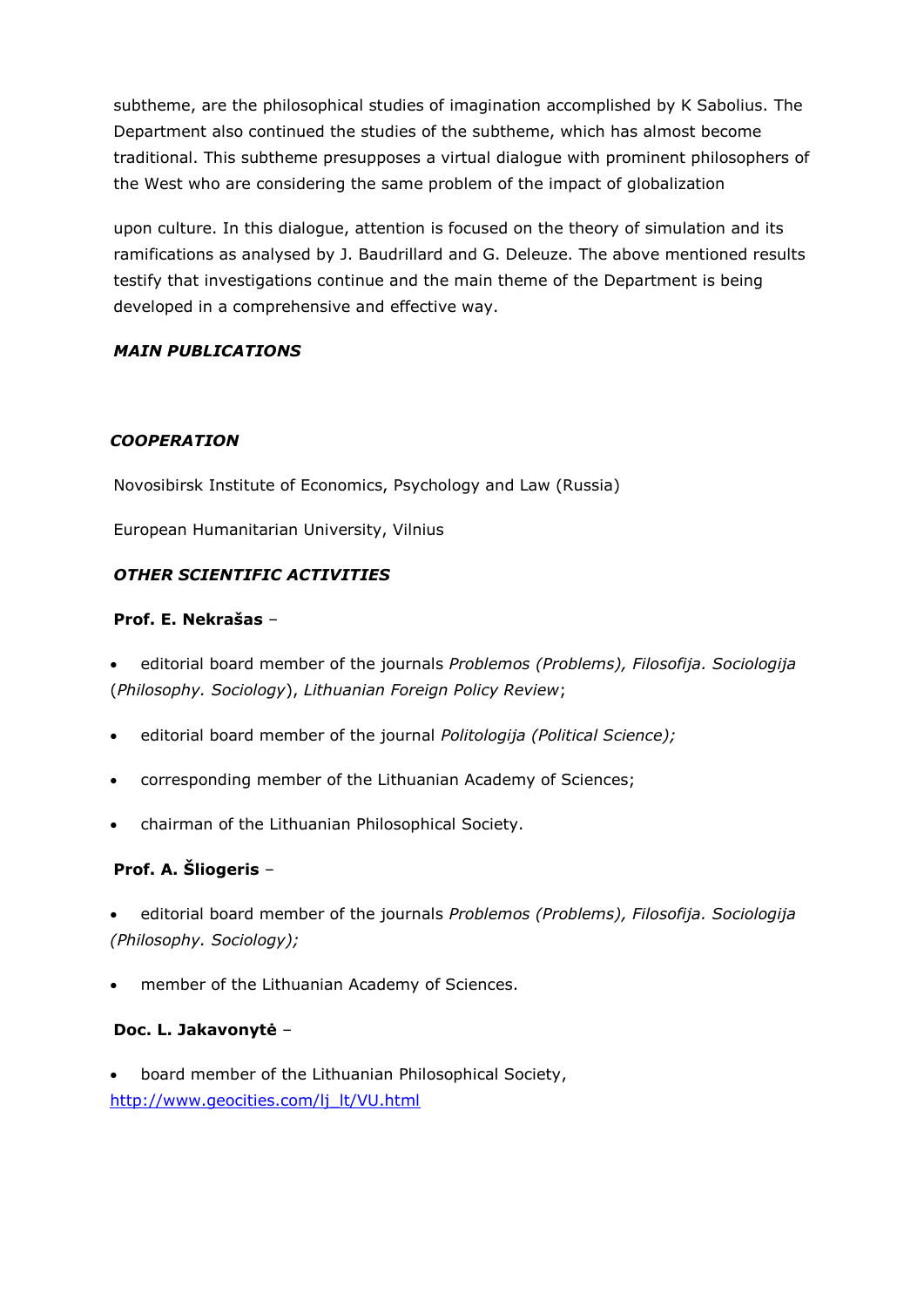# **DEPARTMENT OF HISTORY OF PHILOSOPHY AND LOGIC**

9/1 Universiteto, LT-01513 Vilnius

Tel. +370 5 266 7618

E-mail: [Marius.Saulauskas@fsf.vu.lt](mailto:Marius.Saulauskas@fsf.vu.lt)

**Head** – *Prof. Dr. (HP) Marius Povilas Šaulauskas*

#### *STAFF*

**Professors:** Dr. (HP) M. P. Šaulauskas, Dr. (HP) A. Jokubaitis, Dr. (HP) V. Radžvilas.

**Docents:** Dr. K. Dubnikas, Dr. N.Radavičienė, Dr. L. Šabajevaitė.

**Lecturers:** Dr. J. Dagys, M. Kubilius.

**Doctoral students:** A. Grigaravičiūtė, K. Kirtiklis, V. Dranseika, I. Giraitė, R. Bikauskaitė, A. Mackonis, M. Ružas, Ž. Svigaris, V. Silius, I. Vasilionytė.

#### *RESEARCH INTERESTS*

Philosophy in classical and modern civilizations

Modern – postmodern controversy

Information society studies

Analytical philosophy and hermeneutics

Logic

Postmodern philosophy

Social philosophy

Contemporary Christian philosophy

**Ethics** 

Religion studies

Philosophy of history

#### *RESEARCH PROJECTS CARRIED OUT IN 2009*

**Projects Supported by University Budget**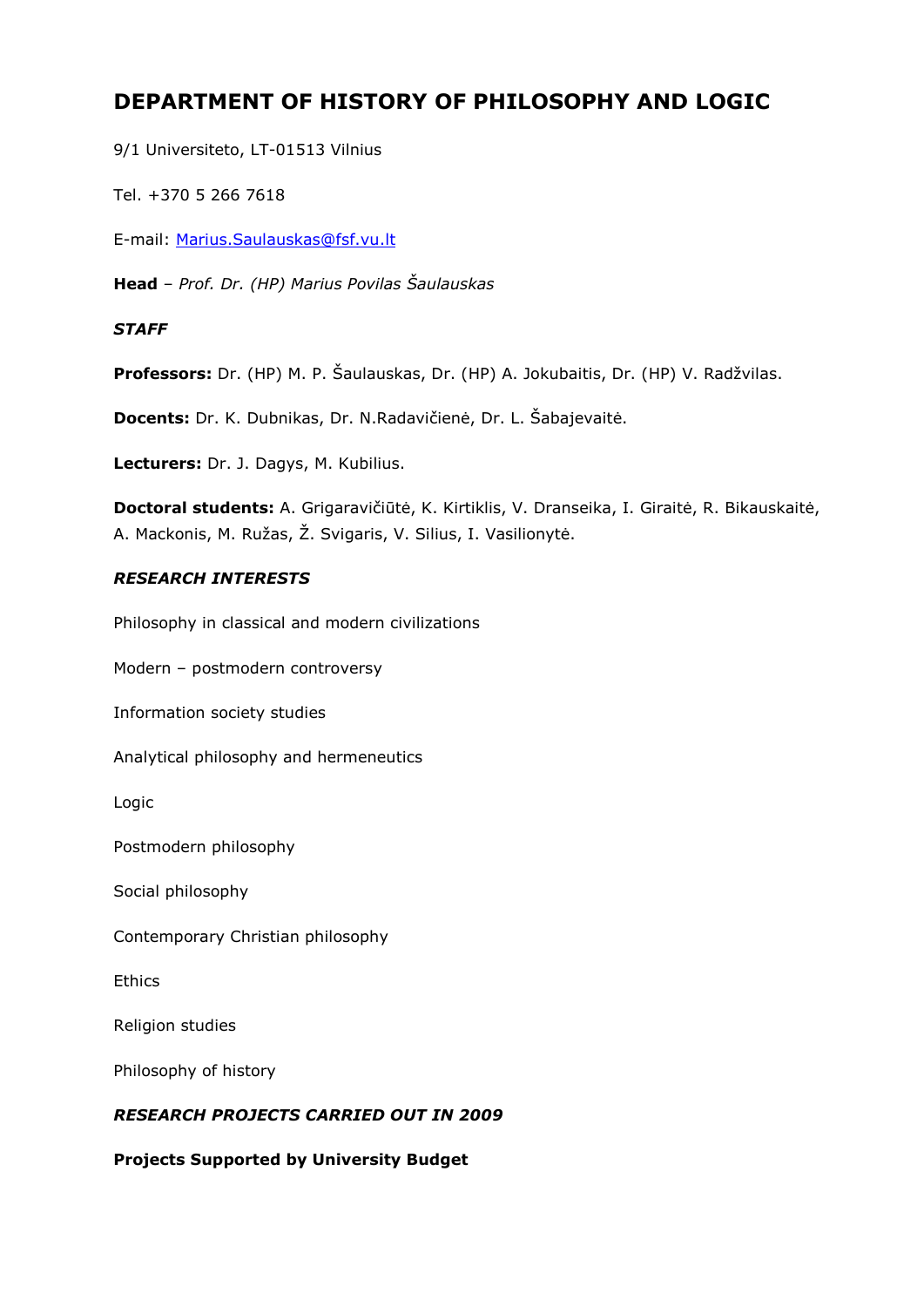**Methodological Analysis of the Development of the Philosophical Discourse.** Prof. M. P. Šaulauskas. 2005–2010.

The main research titles accomplished in 2009: history of world philosophy and Lithuanian philosophy: conceptual analysis of the occidental reception of Confucian moral philosophy, investigation into the early history of Christian philosophy, historical development and the current stace of Lithuanian philosophy; research on communication in Knowledge Society: inquiry into the fundamental principles of the ongoing interdisciplinary human and social sciences research in Lithuania; research on contemporary analytic philosophy of science and fundamental issues of moral philosophy.

# **Projects, Programmes, Issues Supported by Lithuanian State Science and Studies Foundation**

Adaptation and use of the website "Philosophy in Lithuania" for popularization of **philosophy.** Contract No SUT-557/ LNS-250000-1504. V. Dranseika. 2009.

# **Other Programmes and Projects**

**Lituanization of classical philosophy heritage: translations into Lithuanian.** The Research Council of Lithuania, contract No LIT-1-27/LSS-250000-1075. Prof. M. P. Šaulauskas. 2009.

# *MAIN PUBLICATIONS*

#### *COOPERATION*

Institute of Philosophy at the Nikolaus Copernicus University, Torun (Poland)

Jesuit Faculty of Philosophy, Cracow (Poland)

Polish Academy of Art and Sciences (Poland)

Novosibirsk Institute of Economics, Psychology and Law (Russia)

European Humanitarian University, Vilnius

# *OTHER SCIENTIFIC ACTIVITIES*

**Prof. M. P. Šaulauskas,** *<http://www.infovi.vu.lt/mps/index.html> –*

- director of Centre for Information Society Studies, Vilnius University;
- member of the Council of the Institute of Philosophy, Culture and Arts;
- editorial board member of the journal *Sociologija* (*Sociology*);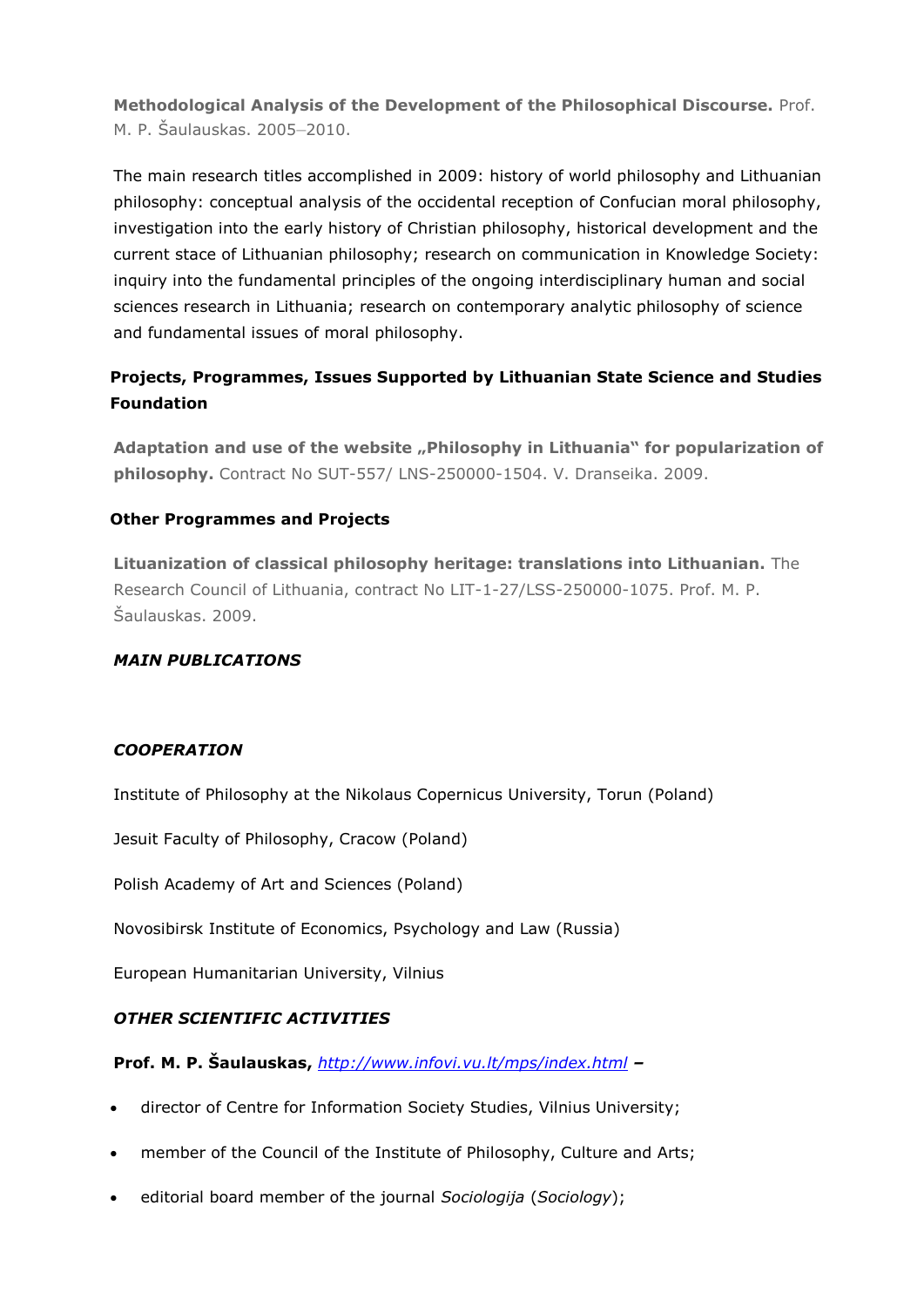editorial board member of the journal *Problemos* (*Problems*).

#### **Doc. K. Dubnikas –**

expert of the Lithuanian Centre for Quality Assessment in Higher Education.

#### **Doc. N. Radavičienė –**

- editor-in-chief of the journal *Problemos (Problems)*;
- member of Academic Commission of Faculty of Philosophy, Vilnius University;
- member of Lithuanian Association of Philosopher's, member of the Council;
- member of the Centre for Information Society Studies, Vilnius University;
- vice-chairman of the Commission for Academic Ethics, Vilnius University.

## **Dr. J. Dagys –**

Member of the Appeals Committee of the Faculty of Philosophy at Vilnius University.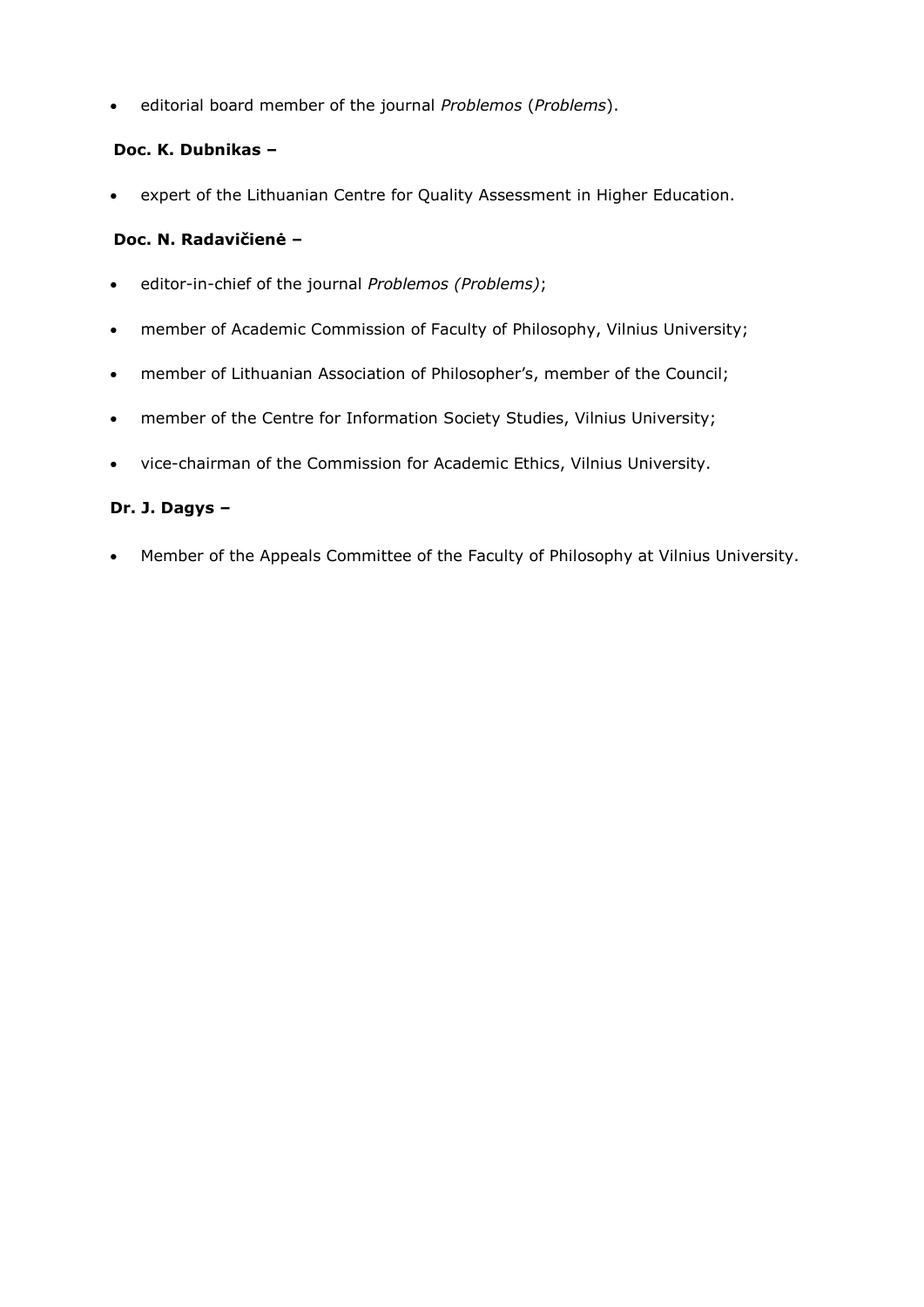# **DEPARTMENT OF GENERAL PSYCHOLOGY**

9/1 Universiteto, LT-01513 Vilnius

Tel. +370 5 266 7605, fax +370 5 266 7600

E-mail: [gintautas.valickas@fsf.vu.lt](mailto:gintautas.valickas@fsf.vu.lt)

**Head** – Prof. Dr. *Gintautas Valickas*

## *STAFF*

**Professors:** Dr. (HP) A. Bagdonas, Habil. Dr. P. H. Vaitkevičius, Dr. (HP) G. Valickas.

**Docents:** Dr. R. Bliumas, Dr. L. Bulotaitė, Dr. D. Čekuolienė, Dr. G. Gintilienė, Dr. S. Girdzijauskienė, Dr. R. Jusienė, Dr. F. Laugalys, Dr. B. Pociūtė.

**Lecturers:** D. Butkienė, Dr. M. Dovydaitienė, K. Dragūnevičius, Dr. V. Navickas, Dr. V. Pakalniškienė.

**Doctoral students:** R. Breidokienė, A. Dzekevičiūtė, J. Stasiukynienė, I. Gabrialavičiūtė, N. Ignatova, A. Kairys, I. Makauskienė, V. Mikuličiūtė, A. Miškinytė, D. Noreika, J. Narmontienė, R. Povilaitis, V. Rutkevičiūtė, I. Salialionė, M. Skėrytė Kazlauskienė, U. Stadnikė, J. Stasiukynienė, Ž. Šarakauskienė, A. Šimelionienė, I. Urbanavičiūtė, K. Voropaj, A. Zbarauskaitė.

# *RESEARCH INTERESTS*

Influence of Colour Contrast, Adaptation and Location of Stimuli in Visual Field on Colour Perception (on Colour Constancy)

Selection and Registration of Psychophysical Parameters for Estimation of Effectiveness of Human Being Activity

Procedural justice in criminal and civil proceedings

Development of asocial personality

The problems of psychological functioning of students and teachers in the system of Higher Education of Lithuania

Development of language and thinking

Intelligence testing with children

Psychopathology of early relationships

Addiction psychology: early detection and intervention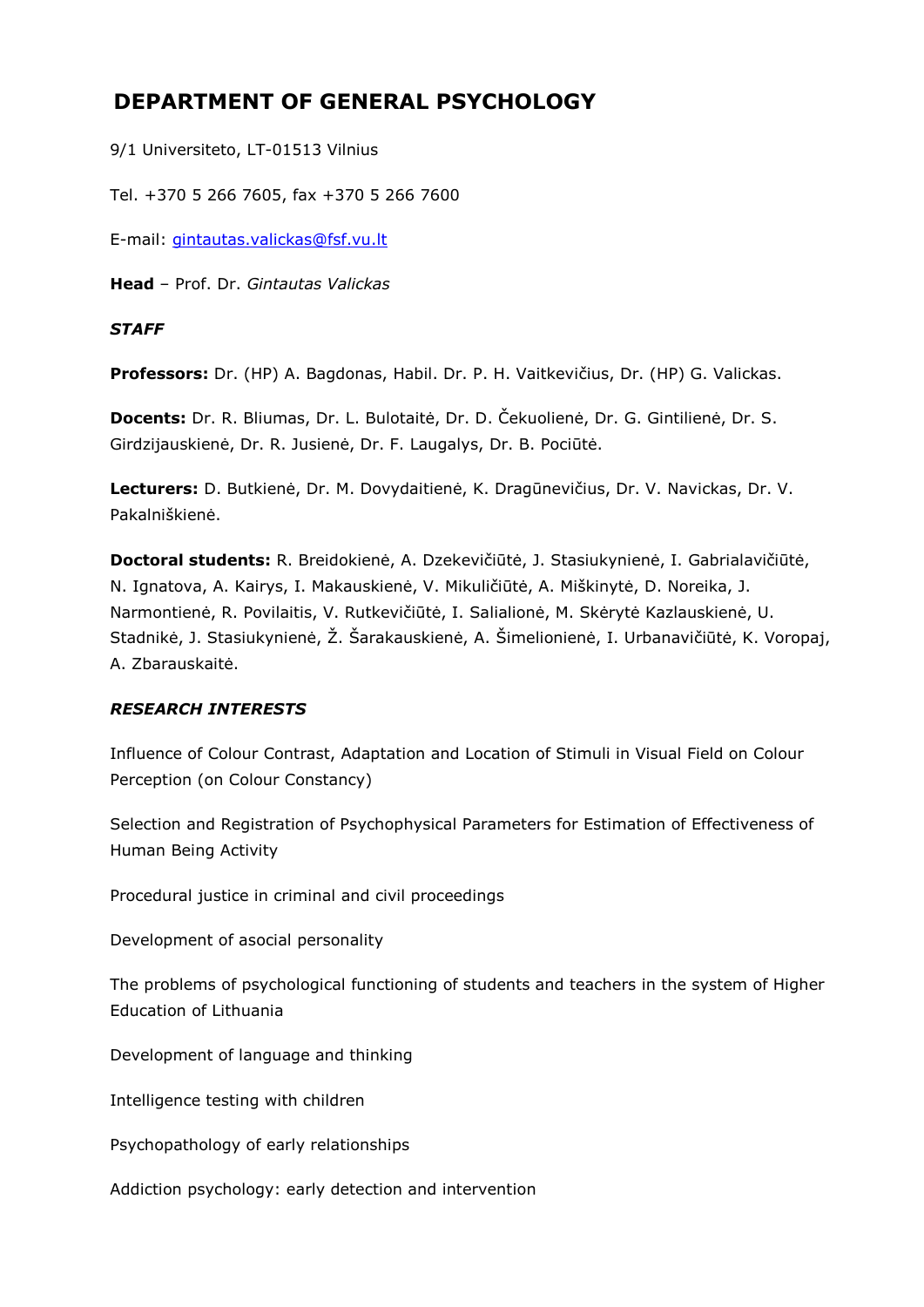Cognitive Development and Social Cognition in Adolescence

Career Psychology

Emotion and Behavioural Problems of Lithuanian Schoolchildren

#### *RESEARCH PROJECTS CARRIED OUT IN 2009*

#### **Projects Supported by University Budget**

**Psychological Aspects of Legal Relations.** Prof. G. Valickas. 2005–2010.

In 2009 we examined the peculiarities of perceived procedural justice in four countries: Lithuania, Russia, Germany and Cyprus. All subjects filled up a 5 scale procedural justice questionnaire and socio-demographic questions. We used Lithuanian, Russian and English version of the questionnaire. 438 subjects participated in the survey: 155 Lithuanians, 83 Russians, 98 Germans and 102 Cyprians. Our subjects were high school students' with an age ranging from 18 to 55. Preliminary analysis of data have shown significant differences in perceived procedural justice among the different countries' subjects (for example, in regard to Lithuania, Russia and Cyprus, subjects in Germany had more confidence in police officers, courts and judges, were more satisfied with their work and their critical attitude was lower). Also we tested some psychometric characteristics of the procedural justice questionnaire.

**Information Technologies of Transducers and Neural Nets.** Prof. H. Vaitkevičius, Doc. Z. Bliznikas. 2005–2009.

Influence of adaptation upon the perceived orientation of visual object was under experimental investigation. It has been shown that there are four orientations which do not change under prolonged viewing and they are subjectively stable under small random changes in orientation of adapting objects. Besides there are four other orientations which also do not change under adaptation but they are sensitive to small random changes in orientations of adapting object. The obtained results are in good agreement with the properties predicted by the model described earlier. Two papers were published on the base of the obtained experimental data (JOSA, A, 2009, July; Psichologija, 2009. 39).

**Investigation of Psychophysiological Mechanism of Human Perception.** Dr. A. Švegžda. 2005–2009.

The conscious and unconscious responses of the facial muscles were analyzed under presentation of pictures with different pain expressions. For that the dispersion analysis was used. SPSS package was adapted to estimate the differences in muscle responses under seeing of different pain expressions in course of different reference period of time. It is shown that the greater is the mimic pain expression carried out the larger are the responses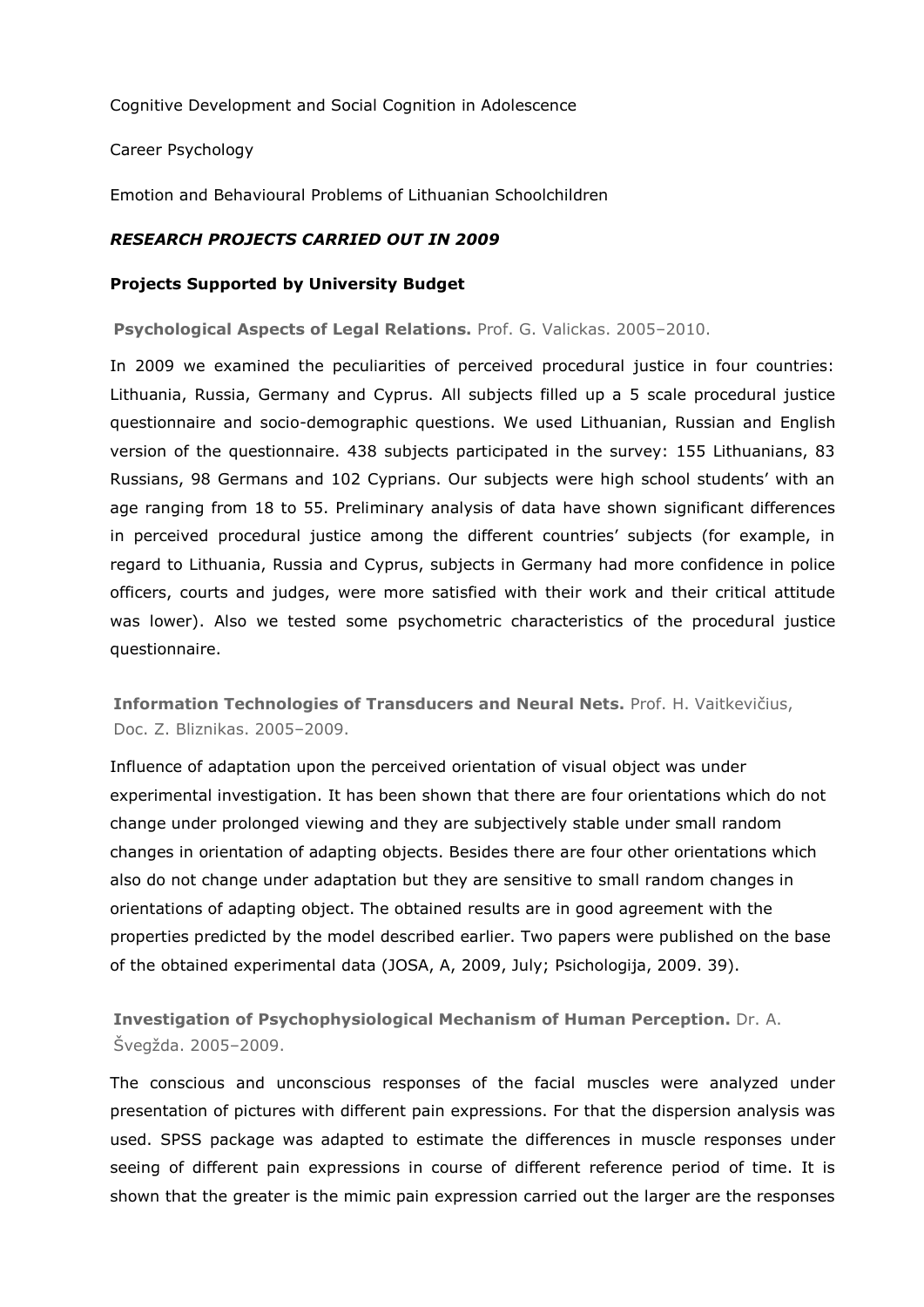of the *corrugator supercilii* muscles. Moreover, the analyze shown that the unconscious muscles responses depend on the level of facial pain expression: in some specific time cross section the size of the muscle responses increase while the pain expression is severely stressed.

**Psychological Wellbeing of Different Community Groups.** Doc. L. Bulotaitė. 2005– 2010.

The research study "Wellbeing and risk factors of gifted and talented schoolchildren" was carried out by group researchers (Gintilienė Gražina, Girdzijauskienė Sigita, Butkienė Dovilė) according to the agreement with the National Center of Special Education and Psychology. The data based on the results of the gifted (WISC –III IQ 130 and more or more 95 percentile on Raven's CPM ) 37 preschoolers, 56 primary schoolchildren and 5 gymnasium students revealed emotional problems of intellectually gifted children. Teachers (from kindergartens and primary schools) reported more emotional problems of gifted children than their parents did. The overall score of gifted preschoolers for emotional symptoms was significantly higher than the same score of the representative sample of the Lithuanian 6 year children. On SDQ Emotional scale items primary school teachers (10,2- 20,3 %) ratings indicating difficulties of gifted children were more prevalent in comparison with the teachers responses for the representative sample of the Lithuanian 7-10 years children (5,7-10,5%). The variety of factors, including context of school, family environment and friendship in relation to well-being of primary gifted schoolchildren as well as of the gymnasium students was analyzed. The research findings indicated that the supportive school and family environment, advanced skills teachers, and good relationship with friends affects a gifted subjective well-being.

# **Projects, Programmes, Issues Supported by Lithuanian State Science and Studies Foundation**

**Interrelation of Parents' Upbringing Styles and Adaptation of Children Ill with Bronchial Asthma.** Contract No T-14/08. Dr. R. Jusienė. 2006–2009.

**Prenatal, Neonatal and Postnatal Variables, Predicting Self-Regulation in Infancy.**  Contract No T-10/09/ MTDS -250000-352. Dr. R. Jusienė. 2006–2009.

# *MAIN PUBLICATIONS*

# *COOPERATION*

Child Development Centre (Lithuania)

Mykolas Romeris University (Lithuania)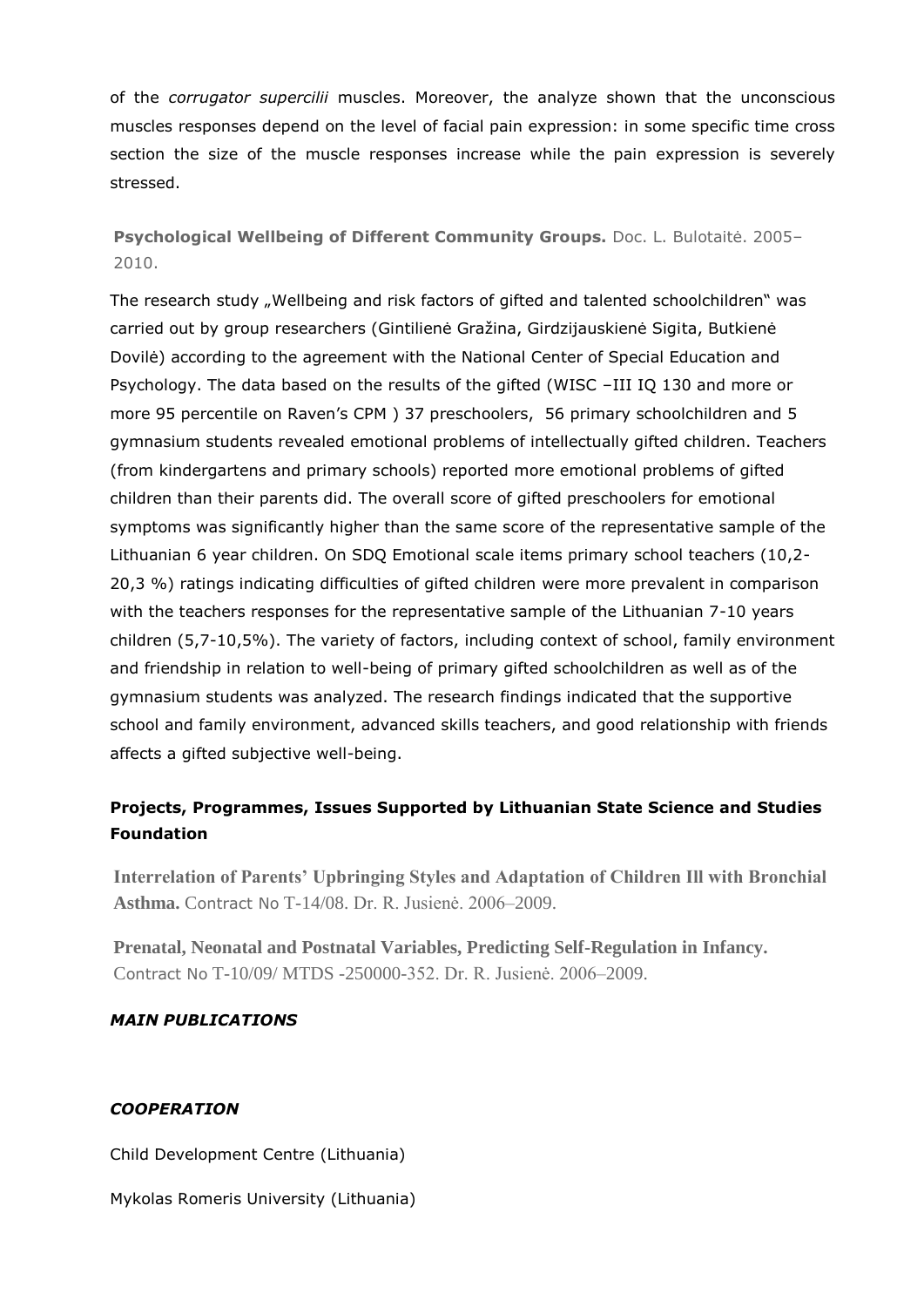#### UK Manchester UMIST (UK)

#### *OTHER SCIENTIFIC ACTIVITIES*

#### **Prof. A.Bagdonas –**

 Editorial Board Executive Secretary of the Journal *Psichologija (Psychology),*  [www.leidykla.eu/mokslo-darbai/psichologija](http://www.leidykla.eu/mokslo-darbai/psichologija) *.*

- Member of Lithuanian Neurobiological Association;
- Member of General Education Council of Lithuanian Ministry of Education and Science.

# **Doc. F. Laugalys –**

- Editorial Board Executive Secretary of the Journal *Psichologija (Psycholog),*  [www.leidykla.eu/mokslo-darbai/psichologija](http://www.leidykla.eu/mokslo-darbai/psichologija) *;*
- Member of ISSBD; [www.issbd.org](http://www.issbd.org/).

#### **Prof. G. Valickas –**

- Editor–in–chief of the Journal *Psichologija* (*Psychology)* [www.leidykla.eu/mokslo](http://www.leidykla.eu/mokslo-darbai/psichologija)[darbai/psichologija;](http://www.leidykla.eu/mokslo-darbai/psichologija)
- Member of the Senate of Vilnius University:
- Vice–chairman of the Committee of Science of Vilnius University;
- Expert of the Lithuanian Centre for Quality Assessment in Higher Education;
- Member of the Board of Criminological Studies Centre of Vilnius University.

#### **Doc. B. Pociūtė –**

- Editorial Board Member of the Journal *Psichologija* (*Psychology)*  [www.leidykla.eu/mokslo-darbai/psichologija;](http://www.leidykla.eu/mokslo-darbai/psichologija)
- Member of ISSBD; [www.issbd.org](http://www.issbd.org/);
- Board Member of the Lithuanian Psychological Association, [www.lps.vu.lt/;](http://www.lps.vu.lt/)

#### **Doc. L. Bulotaitė –**

- Member of the Lithuanian Psychological Association, [www.lps.vu.lt/;](http://www.lps.vu.lt/)
- Member of the Scientific Committee of EMCDDA [www.emcdda.europa.eu/;](http://www.emcdda.europa.eu/)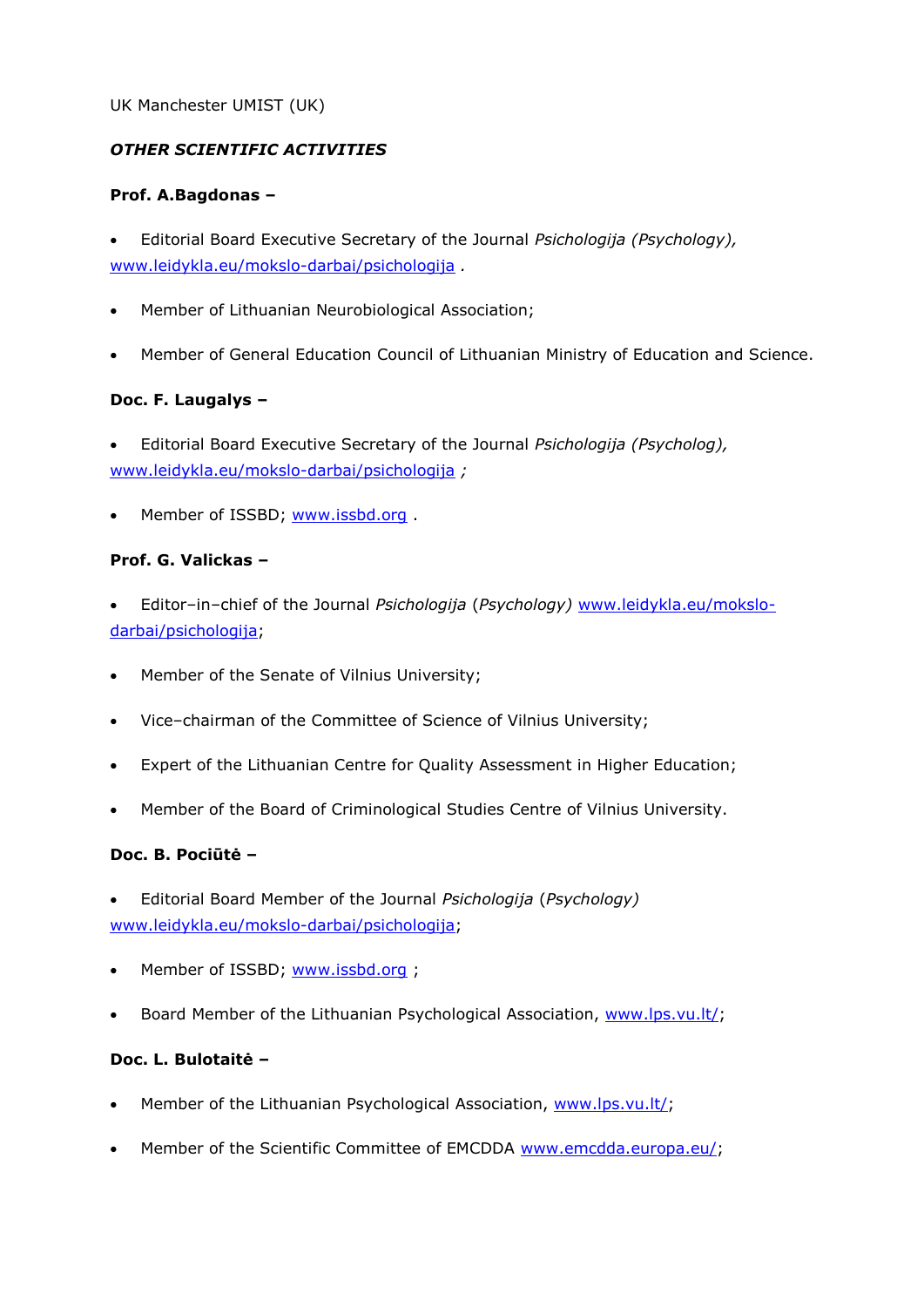Editorial Board Member of the Journal *Ugdymo psichologija* (Educational Psychology) [www.vpu.lt/.](http://www.vpu.lt/)

#### **Doc. L. Bulotaitė –**

- Member of the Lithuanian Psychological Association, [www.lps.vu.lt/;](http://www.lps.vu.lt/)
- Member of the Scientific Committee of EMCDDA [www.emcdda.europa.eu/;](http://www.emcdda.europa.eu/)
- Editorial Board Member of the Journal *Ugdymo psichologija* (Educational Psychology) [www.vpu.lt/.](http://www.vpu.lt/)

#### **Doc. R. Bliumas –**

- Member of the of Lithuanian Psychological Association, [www.lps.vu.lt/;](http://www.lps.vu.lt/)
- International Affiliate of the American Psychological Association, [www.apa.org/.](http://www.apa.org/)

## **Doc. G. Gintilienė –**

- Member of ISSBD, [www.issbd.org/;](http://www.issbd.org/)
- Member of the International Study Group on Special Education Needs;
- Board Member of the Lithuanian Psychological Association, [www.lps.vu.lt/](http://www.lps.vu.lt/);
- Member of Certification Commission of School Psychologists under the Ministry of Education and Science;
- Affiliate Member International School Psychology Association [www.ispaweb.org/](http://www.ispaweb.org/) .

# **Dr. D. Čekuolienė –**

- Member of Society for Research of Child Development (SRCD), [www.srcd.org/](http://www.srcd.org/);
- President of the Family Counseling Society;
- Member of the Lithuanian Psychological Association, [www.lps.vu.lt/.](http://www.lps.vu.lt/)

#### **Doc. S. Girdzijauskienė –**

- Member of the International Study Group on Special Education Needs;
- Board Member of the Lithuanian Psychological Association, [www.lps.vu.lt.](http://www.lps.vu.lt/)

#### **Doc. R. Jusienė –**

Board Member of the Lithuanian Psychological Association, [www.lps.vu.lt](http://www.lps.vu.lt/);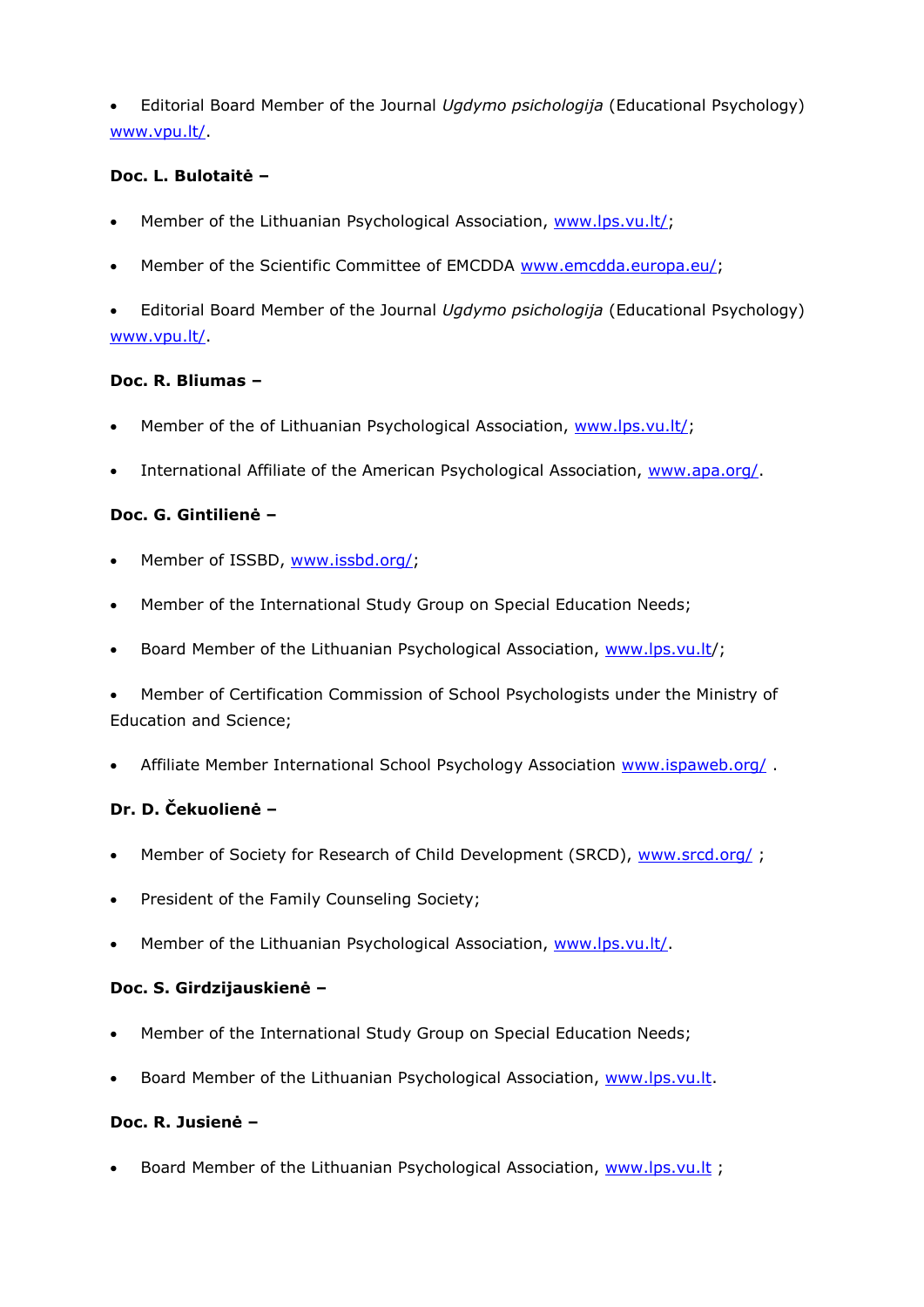- Member of ISSBD, [www.issbd.org](http://www.issbd.org/) ;
- Member of European Society for Developmental Psychology [www.esdp.info](http://www.esdp.info/).

## **Prof. H. Vaitkevičius –**

- Board Member of the Lithuanian Psychological Association, [www.lps.vu.lt](http://www.lps.vu.lt/);
- Member of the Committee on Scientific Affairs of EFPA, [www.efpa.be/;](http://www.efpa.be/)
- Member of Professors' Council of Latvian University;
- Editorial Board Member of the Journal *Psichologija (Psychology)*  [www.leidykla.eu/mokslo-darbai/psichologija;](http://www.leidykla.eu/mokslo-darbai/psichologija)
- Expert of the Lithuanian State Science and Studies Foundation.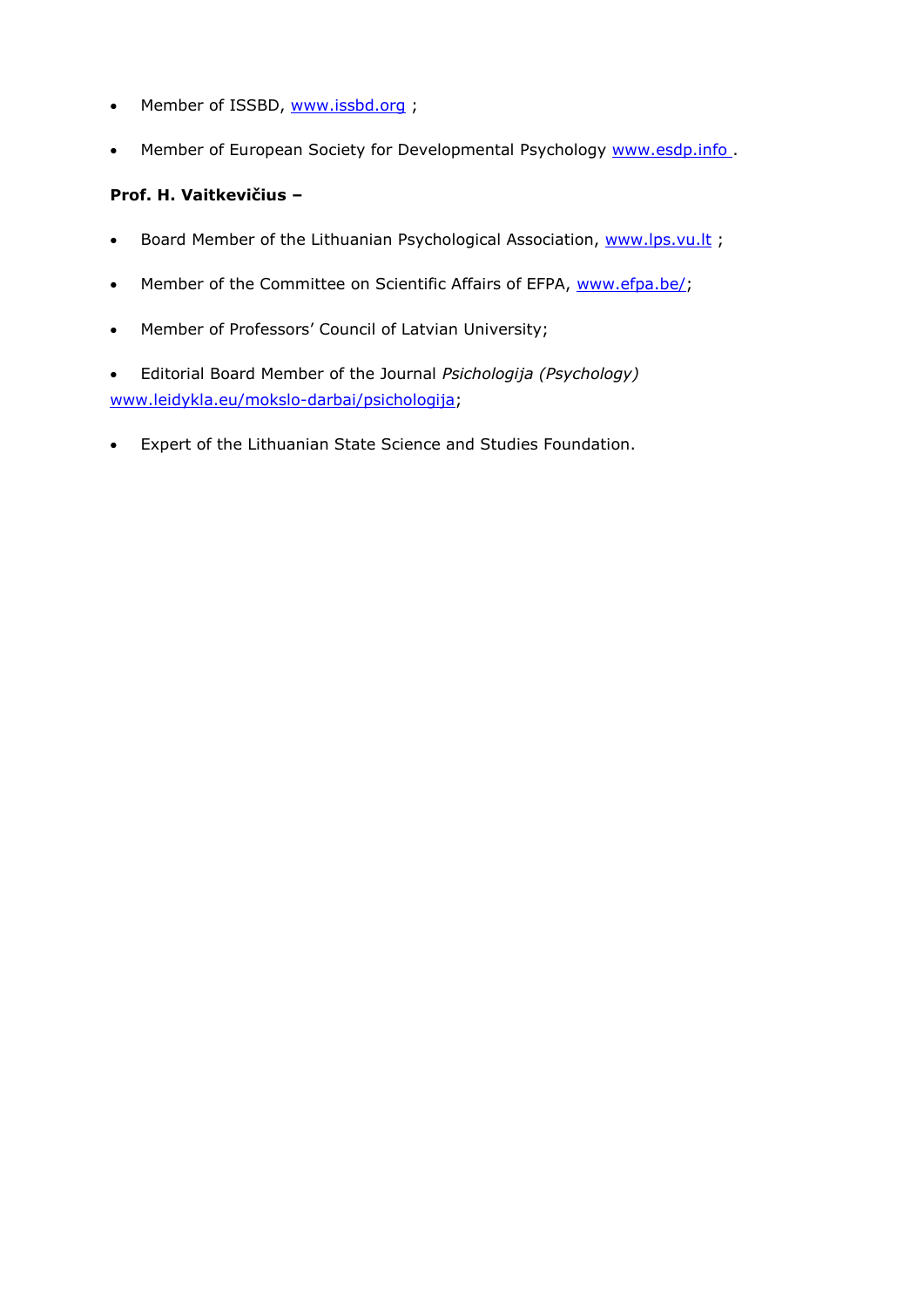# **DEPARTMENT OF CLINICAL AND ORGANIZATIONAL PSYCHOLOGY**

9/1 Universiteto, LT-01513 Vilnius

Tel. +370 5 266 7605, fax +370 5 266 7600

E-mail: [danute.gailiene@fsf.vu.lt](mailto:danute.gailiene@fsf.vu.lt)

**Head –** *Prof. Habil. Dr. Danutė Gailienė*

## *STAFF*

**Professors:** Habil. Dr. D. Gailienė, Dr. (HP) R. Kočiūnas, Dr. (HP) G. Gudaitė.

**Docents:** Dr. D. Bagdžiūnienė, Dr. R. Barkauskienė, Dr. R. Bieliauskaitė, Dr. E. Kazlauskas, Dr. V. Lepeška, Dr. R. Sargautytė, Dr. A. Suslavičius.

**Senior assistant:** Dr. P. Skruibis.

**Doctoral students:** I. Bieliauskienė, V. Domanskaitė-Gota, R. Garckija, M. Giedraitytė, N. Grigutytė, A. Grušauskaitė, L. Gudaitienė, B. Jakubkaitė, A. Jurgaitytė-Avižinienė, I. Laukienė, J. Lazauskaitė-Zabielskė, T. Lazdauskas, J. Lozovskaja, A. Matulaitė-Horwood, I. Povilaitienė, I. Starinskaitė, J. Šalaj, M. Tvarijonavičius.

#### *RESEARCH INTERESTS*

Investigation of the DSH (deliberate self-harm) and effects of long lasting traumatisation Research in existential-phenomenological psychology and psychotherapy in cross cultural context

Developmental psychopathology

# *RESEARCH PROJECTS CARRIED OUT IN 2009*

#### **Projects Supported by University Budget**

**The Impact of the Stress of Social Transformations on Individuals, Families and Social Groups.** Prof. D. Gailienė. 2008–2010.

Validation of the research methods for the investigation of the impact of psychosocial stress and posttraumatic growth. Evaluation of the impact of family stress on children and adults.

# **Projects, Programmes, Issues Supported by Lithuanian State Science and Studies Foundation**

**Adolescents with Learning Disabilities: assessment of Psychosocial Functioning and Related Factors.** Contract No T-12/09/ MTDS-250000-353. Doc. R. Barkauskienė. 2009.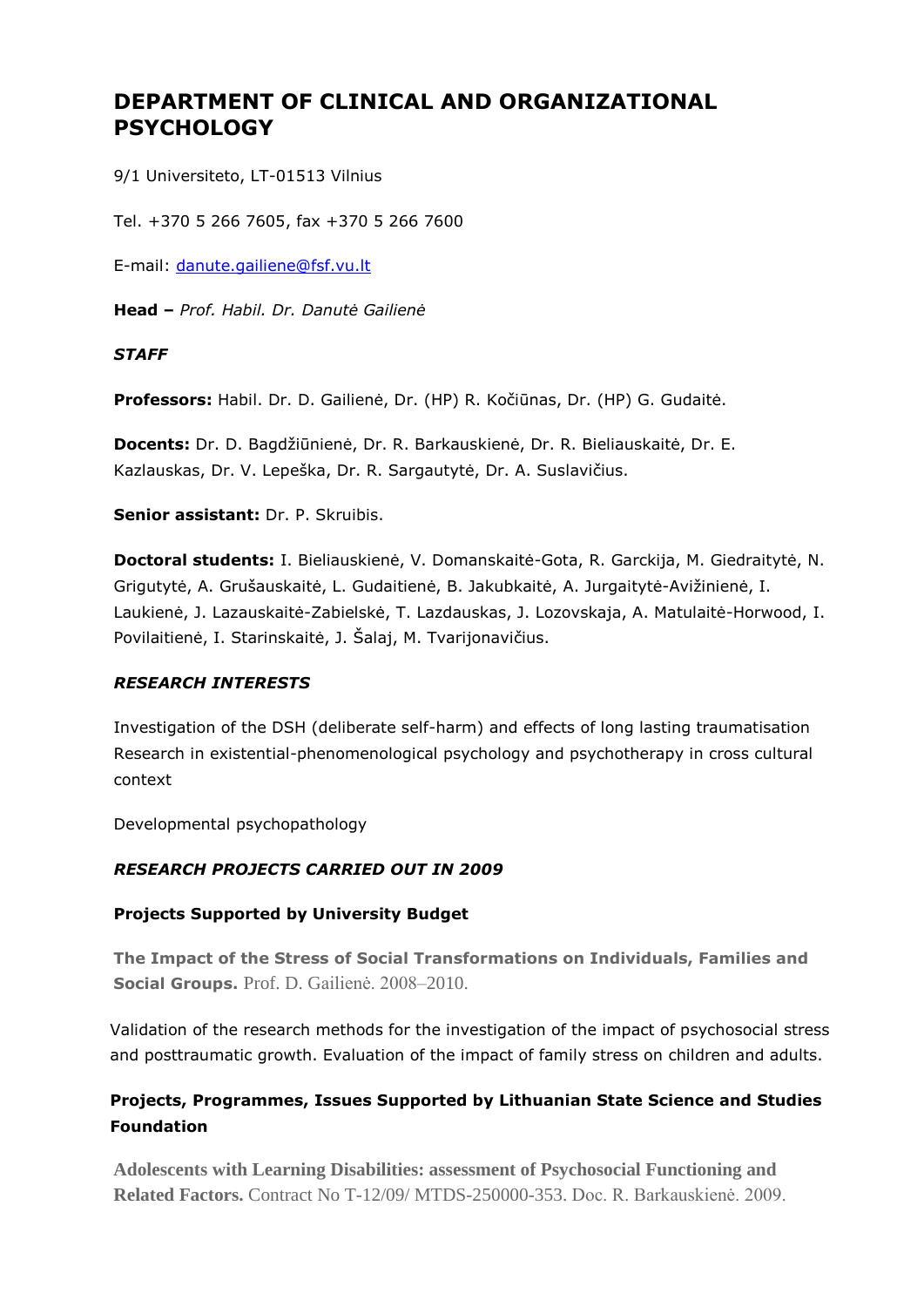**Transgenerational effects of totalitarism: psychological analysis. Contract No T-13/09/ MTDS-250000-301.** Prof. D.Gailienė; dr. E. Kazlauskas. 2009.

# *MAIN PUBLICATIONS*

#### *COOPERATION*

Oslo University (Norway)

Umea University (Sweden)

University of Ljubljana (Slovenia)

University of Trondheim (Norway)

University of Medicine of Kaunas (Lithuania)

University of Pécs (Ungarn)

#### *OTHER SCIENTIFIC ACTIVITIES*

#### **Prof. D. Gailienė –**

full Member of the International Academy for Suicide Research (IASR), [www.uni](http://www.uni-wuerzburg.de/IASR/)[wuerzburg.de/IASR/;](http://www.uni-wuerzburg.de/IASR/)

- Consulting Editor of the Journal *Archives of Suicide Research*;
- Associate Editor of the Journal *European Psychologist,* [www.hhpub.com/journals/ep/journals.html;](http://www.hhpub.com/journals/ep/journals.html)
- Associate Editor of the Journal *Psichologija* (*Psychology)*; [www.leidykla.vu.lt](http://www.leidykla.vu.lt/) ;
- Member of the Lithuanian Committee of Medical Bioethics, [www.bioetika.sam.lt;](http://www.bioetika.sam.lt/)

 Member of International Association of Suicide Prevention (IASP), [www.med.uio.no/iasp/;](http://www.med.uio.no/iasp/)

 Member of Deutsche Gesellschaft für Suizidprophylaxe (DGSP), [www.suizidprophylaxe.de/;](http://www.suizidprophylaxe.de/)

- Member of American Suicidological Association (ASA);
- Member of Lithuanian Psychological Association, [www.lps.vu.lt/;](http://www.lps.vu.lt/)
- Member of European Society for Traumatic Stress Studies (ESTSS), [www.estss.org.](http://www.estss.org/)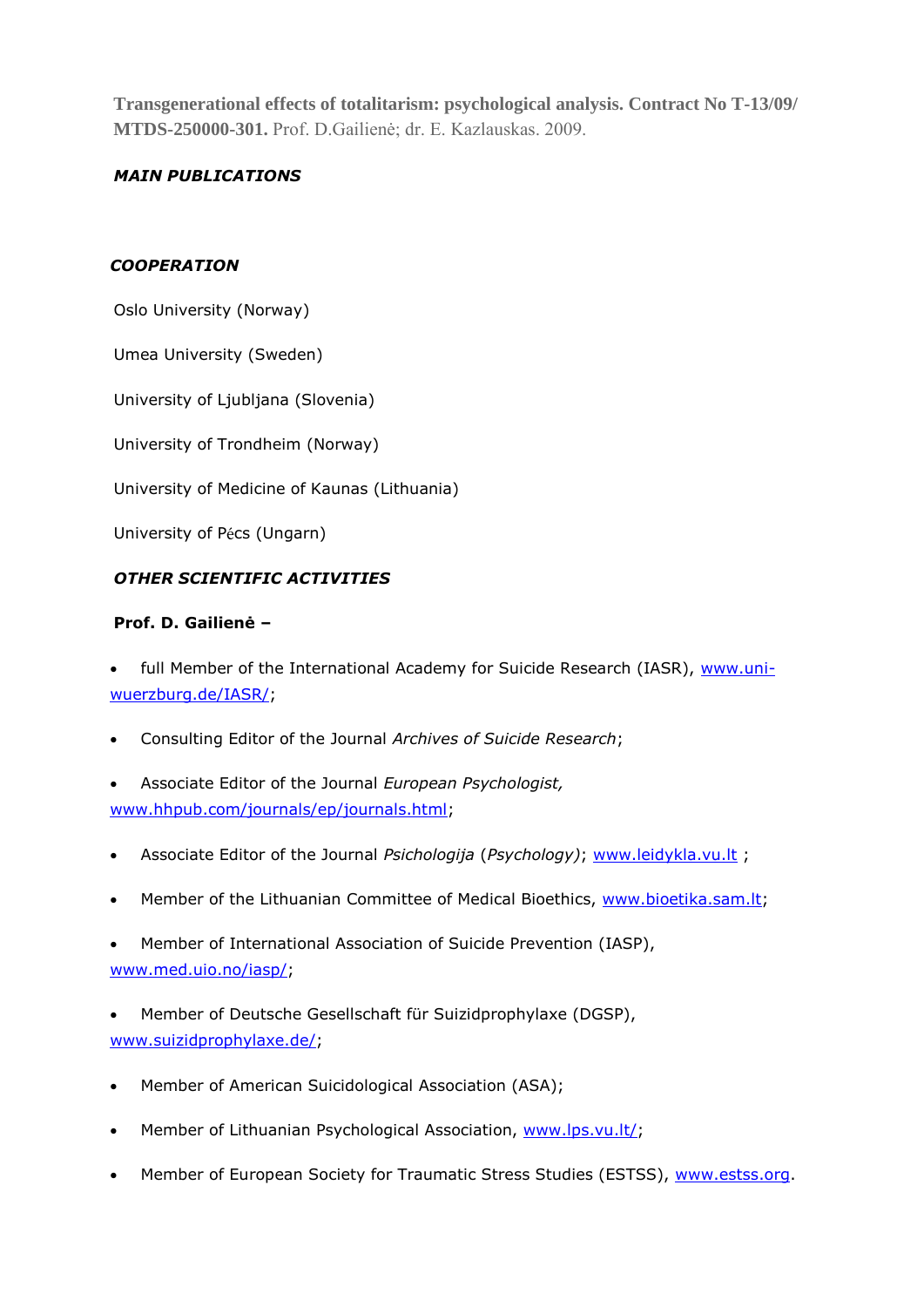#### **Prof. R. Kočiūnas –**

- Member of Lithuanian Psychological Association, [www.lps.vu.lt/;](http://www.lps.vu.lt/)
- Member of Society for Existential Analysis (Great Britain);
- General Secretary of East European Association for Existential Therapy, [www.exist](http://www.exist-assotiation.eu/)[assotiation.eu](http://www.exist-assotiation.eu/) ;
- Editorial Board Member of the Journal *Psichologija (Psychology),* [www.leidykla.vu.lt](http://www.leidykla.vu.lt/) ;
- Editorial Board Member of the *Journal of Baltic Psychology* (Latvia);
- Editorial Board Member of the Journal *Existential Analysis* (Great Britain), [www.existentialanalysis.co.uk](http://www.existentialanalysis.co.uk/) ;
- Editorial Board Member of the Journal *Psychotherapy* (Russia);
- Editorial Board Member of the *Journal of Mental Medicine and Ecology* (Russia);
- Editorial Board Member of the International Journal *Existential Tradition: Philosophy, Psychology, Psychotherapy*;
- Editorial Board Member of the Journal Counselling Psychology and Psychotherapy (Russia);
- Editorial Board Member of the International Journal *Existentia: Psychology and Psychotherapy,* [www.existradi.ru](http://www.existradi.ru/) ;
- Representative from Lithuania in the Psychotherapy Committee of European Federation of Psychological Assotiations.

#### **Doc. R. Bieliauskaitė –**

- Member of the Lithuanian Psychological Association, [www.lps.vu.lt;](http://www.lps.vu.lt/)
- Member of the Lithuanian Society of Individual Psychology;
- Member of the Board of Experts of the Inspector of Journalists' Ethics.

#### **Doc. D. Bagdžiūnienė –**

Member of the Lithuanian Psychological Association, [www.lps.vu.lt/.](http://www.lps.vu.lt/)

#### **Doc. R. Sargautytė –**

Member of the Lithuanian Pain Society (LSD);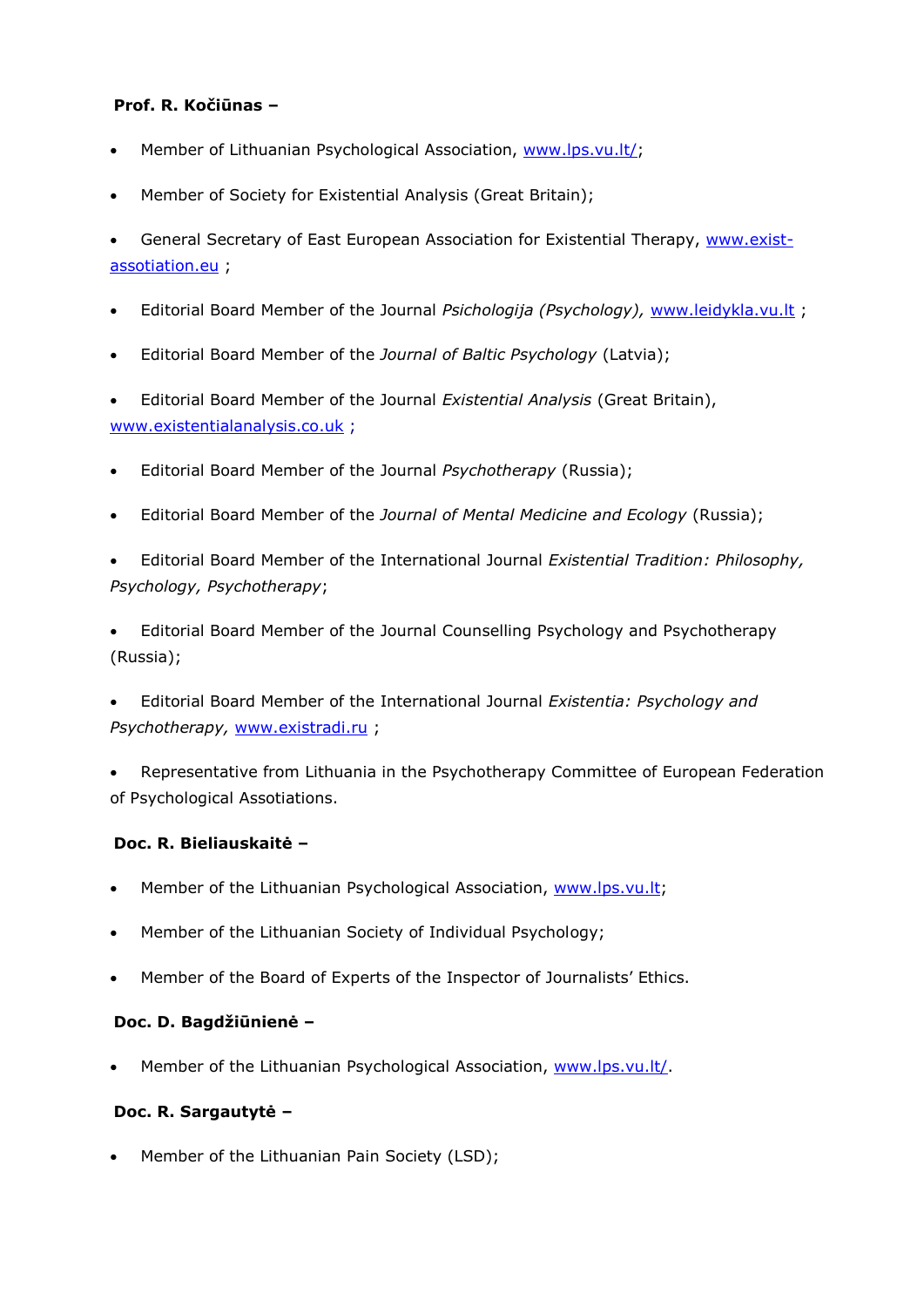Member of the International Association for the Study of Pain (IASP), [www.iasp](http://www.iasp-pain.org/defsopen.html/)[pain.org/defsopen.html/;](http://www.iasp-pain.org/defsopen.html/)

Member of Lithuanian Psychological Association, [www.lps.vu.lt/;](http://www.lps.vu.lt/)

 Member of Steering Committee CEESBM (Central and Eastern Europe Society for Behavioural Medicine).

#### **Doc. G. Gudaitė –**

Member of Lithuanian Psychological Association, [www.lps.vu.lt/;](http://www.lps.vu.lt/)

 Individual and Full Member of the International Association of Analytical Psychology, [www.iaap.org/;](http://www.iaap.org/)

- Member of the Lithuanian Association of AP;
- Board Member of the Lithuanian Society of Psychotherapy;
- Board Member of Lithuanian Association of Gestalt Therapy.

#### **Doc. E. Kazlauskas –**

- Board member of Lithuanian Psychological Association, [www.lps.vu.lt/;](http://www.lps.vu.lt/)
- Member of the European Society for Traumatic Stress Studies (ESTSS), [www.estss.org/.](http://www.estss.org/)

#### **Doc. R. Barkauskienė –**

- Member of Lithuanian Psychological Association, [www.lps.vu.lt/;](http://www.lps.vu.lt/)
- National Representative at EFPA Standing Committee of Ethics;
- Member of the International Academy for Research in Learning Disabilities, [www.iarld.com](http://www.iarld.com/) ;
- Member of International Society for the Study of Behavioral Development, [www.issbd.org;](http://www.issbd.org/)
- Member of Lithuanian Dyslexia Association.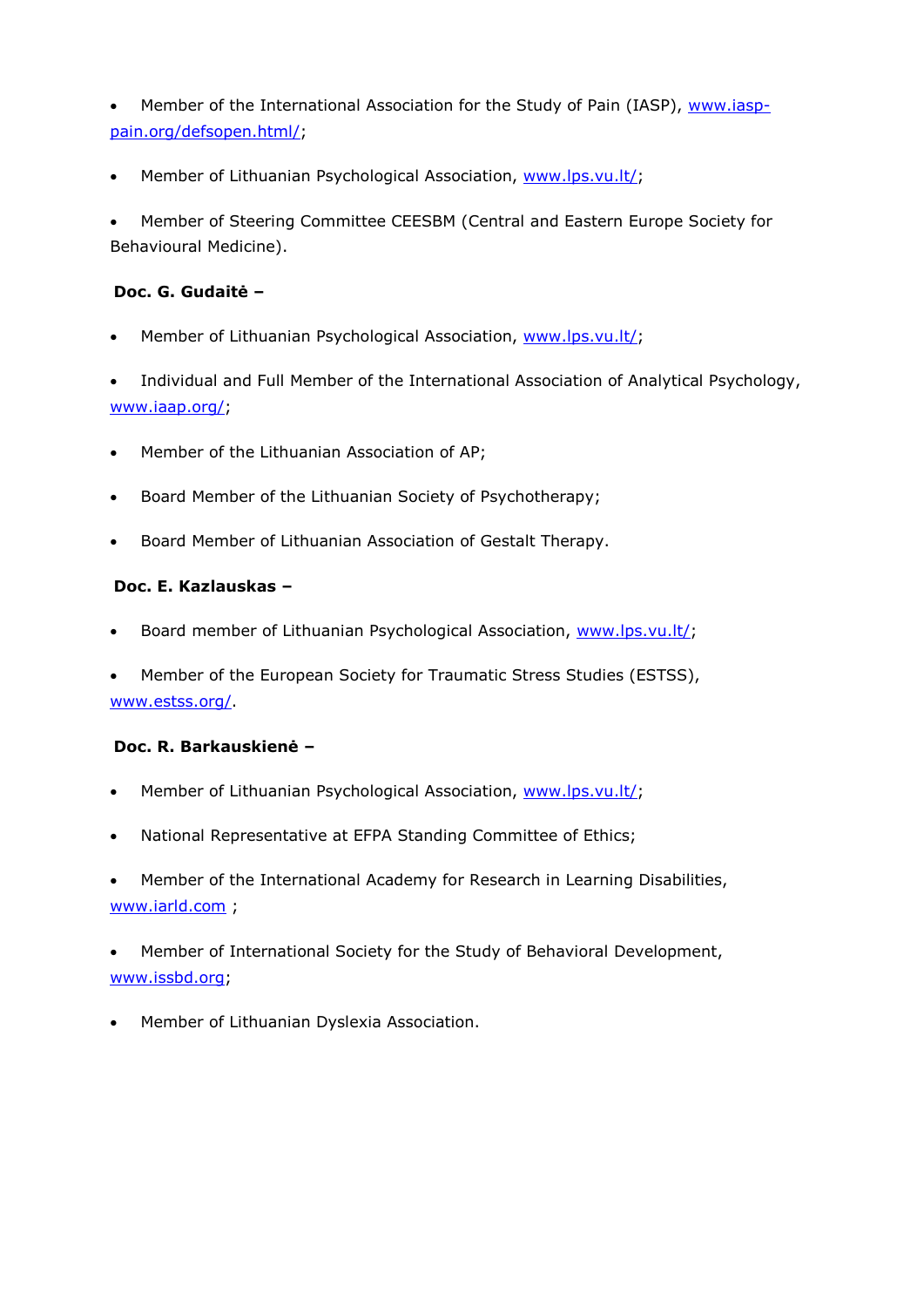# **DEPARTMENT OF SOCIOLOGY**

9/1 Universiteto, LT-01513 Vilnius

Tel. +370 5 266 7626

E-mail: [arunas.poviliunas@fsf.vu.lt](mailto:arunas.poviliunas@fsf.vu.lt)

**Head** – *Prof. Dr. (HP) Arūnas Poviliūnas*

#### *STAFF*

**Professors:** Dr. (HP) A. Dobryninas, Habil. Dr. A. Matulionis, Habil. Dr. Z. Norkus, Dr. (HP) A. Poviliūnas, Dr. (HP) A. Valantiejus.

**Docents:** Dr. I. Juozeliūnienė, Dr. R. Žiliukaitė.

**Senior assistants:** Dr. L. Žilinskienė.

**Assistants:** Dr. A. Gavėnaitė, V. Jonikova.

**Doctoral students:** V. Gegužienė, J. Mataitytė, N. Chorundžij, V. Ivaškaitė – Tamošiūnė, E. Dunajevas, D. Glodenis, O. Kostiukas, L. Kotova, S. Krutulienė, A. Malinauskaitė, J. Mataitytė-Diržienė, L. Radžiūnienė, G. Rapolienė, T. Zigmantas, M. Dobrynina, J. Andrijevskis, R. Žakevičiūtė.

#### *RESEARCH INTERESTS AND TRENDS*

Analysis of theoretical discourses (social constructivism, theories of (post)modernity, critical theory, criminological discourses)

Sociology of education

Sociology of deviations and crime

Rural and urban sociology

Sociology of communities and rural community development

Sociology of science

Sociology of youth

Theoretical and empirical issues in the research on family

Corruption and anti-corruption activity

Policy analysis of social inclusion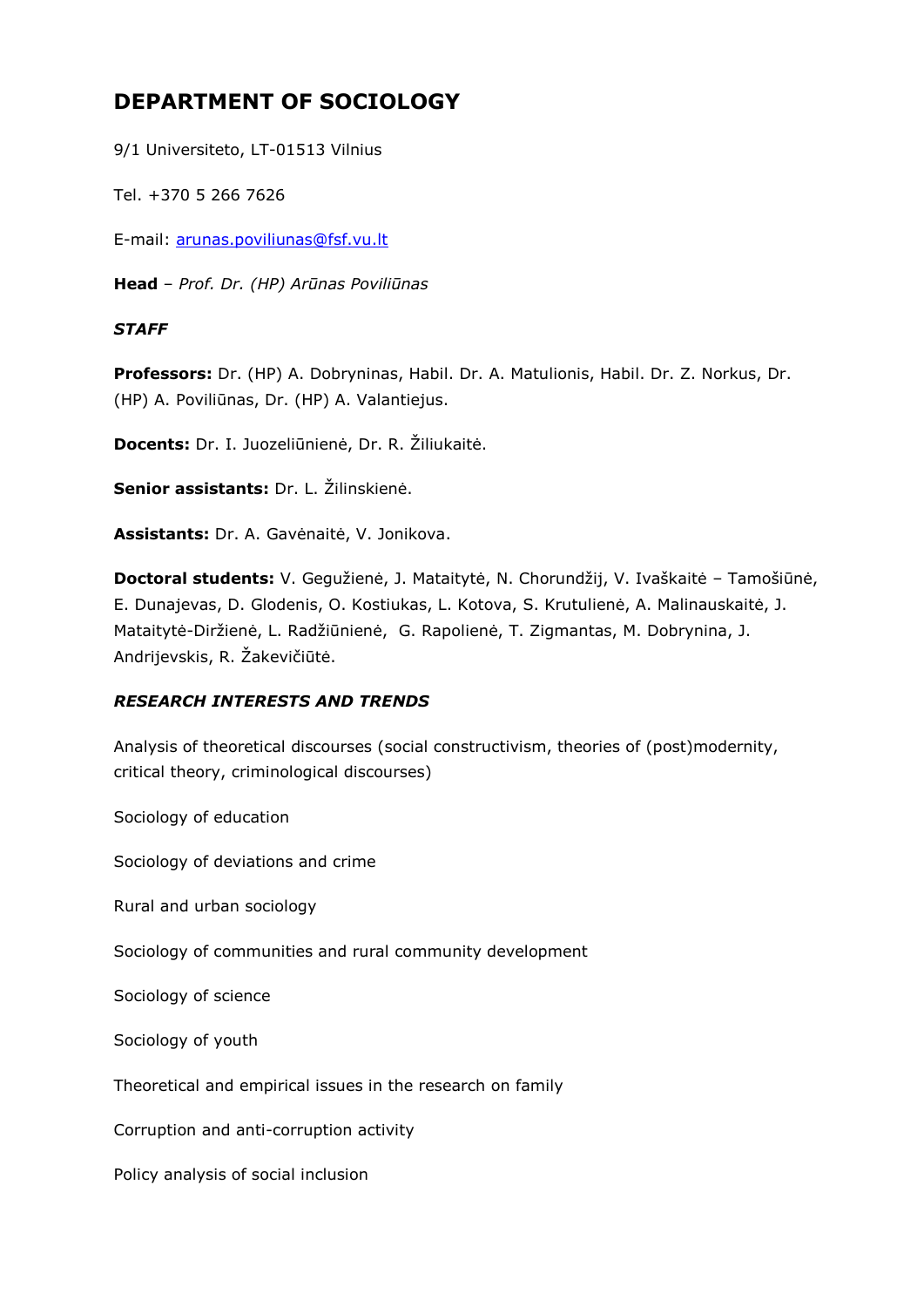Technologies of social innovations (participatory action research, social partnerships, digital communities)

Role of mass media in contemporary society

Post communist social transformation in Lithuania in the comparative perspective

Social theory of Max Weber

Methodology of comparative historical sociological research

Rational choice approach in sociology

Comparative historical sociological imperiology

# *RESEARCH PROJECTS CARRIED OUT IN 2009*

## **Projects Supported by University Budget**

**Social Discourses and Action.** Prof. A. Poviliūnas. 2006–2011.

The field research on social inequality (participating in the FP6 project EUROEQUAL STREP) was accomplished. Research of the post-communist transformation in Lithuania from the viewpoint of comparative historical sociology was accomplished. The imperial features of the Grand Duchy of Lithuania were investigated from the comparative historical sociological aspect.

Research in the field of the history of sociology and analysis of the met theoretical discourse has been preceded. The members of the department were participating in the research programs analyzing the phenomenon of the corruption. Research work in the rural and communities sociology was continued with special attention to the activities of the EQUAL development communities and the activities of LEADER+ local action groups in developing and implementing social innovations in the area of social policy.

#### **International Science Programmes and Projects**

**Social Inequality and Why It Matters for the Economic and Democratic Development of Europe and Its Citizens. Post-Communist Central and Eastern Europe in Comparative Perspective (EUROEQUAL).** FP 6. Contract No-028920. Prof. A. Poviliūnas. 2006–2009.

#### *MAIN PUBLICATIONS*

#### *COOPERATION*

Sociology Department, Uppsala University (Sweden)

Department of Sociology, University of Jyväskylä (Finland)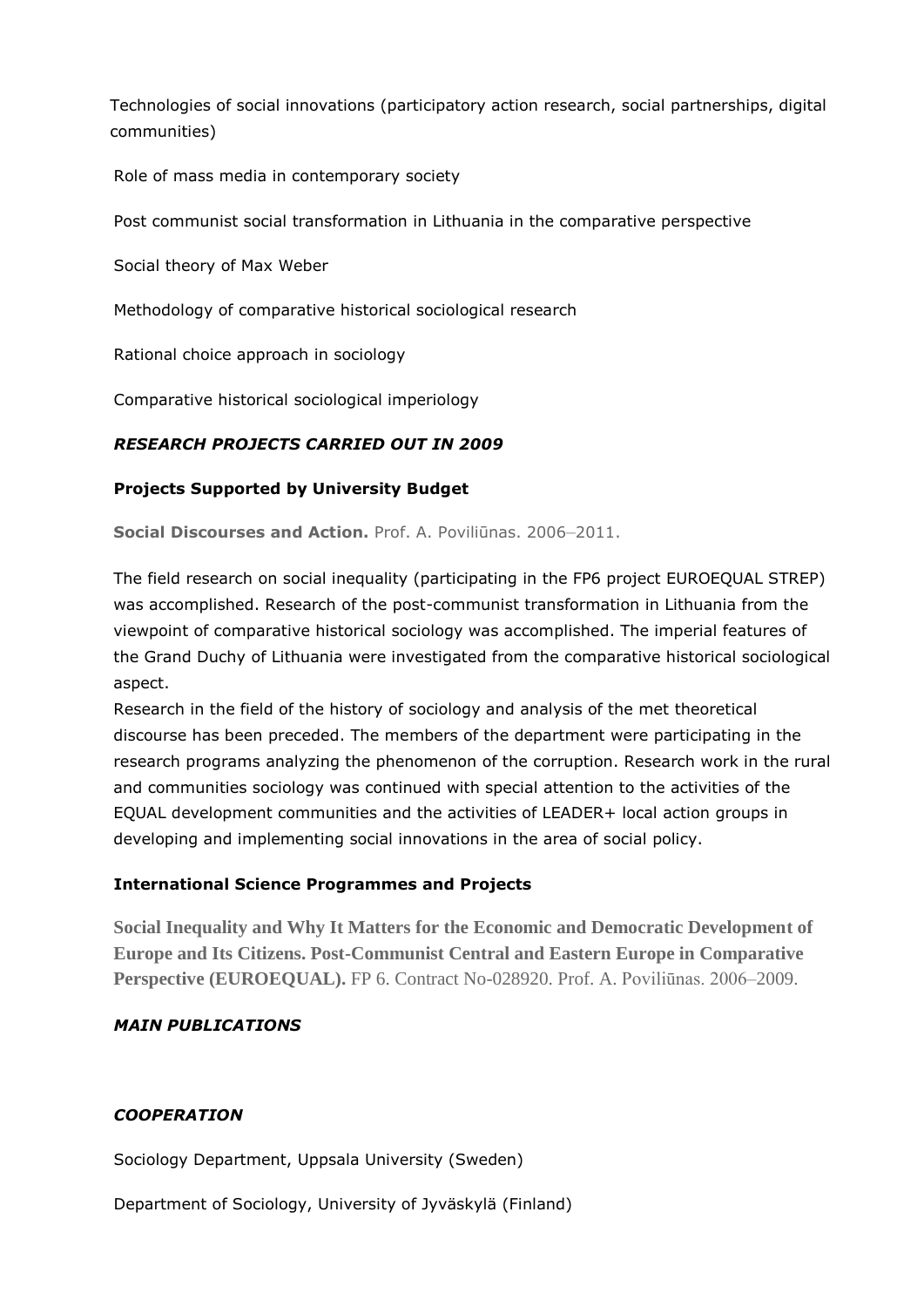Department of Sociology, Eastern Caroline University (USA)

Swedish School of Social Science (Sweden)

University of Helsinki (Finland)

Political Science and Sociology, National University of Ireland, Galway (Ireland)

Oslo University College (Norway)

# *OTHER SCIENTIFIC ACTIVITIES*

#### **Prof. A. Matulionis –**

- member-expert of the Lithuanian Academy of Sciences;
- member-expert of the Latvian Academy of Sciences;
- editorial board member of the journal *Filosofija. Sociologija (Philosophy, Sociology*);
- editorial board member of the journal *Socialiniai mokslai (Social Sciences*);
- editorial board member of the journal *Sociologija (Sociology)*;
- member of the International Sociological Association (ISA).

# **Prof. Z. Norkus –**

- editorial board member of the journal *Filosofija. Sociologija (Philosophy, Sociology*);
- deputy Dean for Research of the Faculty of Philosophy, Vilnius University;
- editorial board member of the journal *Sociologija (Sociology)*;
- editorial board member of the journal *Santalka*;
- editorial board member of the *Universal Lithuanian Encyclopaedia*.

#### **Prof. A. Dobryninas –**

 member of steering committee of European Group for the Study of Deviance and Social Control;

- editorial board member of the journal *Sociologija (Sociology)*;
- editorial board member of the *Universal Lithuanian Encyclopaedia*.

# **Prof. A. Poviliūnas –**

SUSTAIN network, [http://sockom.helsinki.fi/forum/eng/SUSTAIN-network.htm;](http://sockom.helsinki.fi/forum/eng/SUSTAIN-network.htm)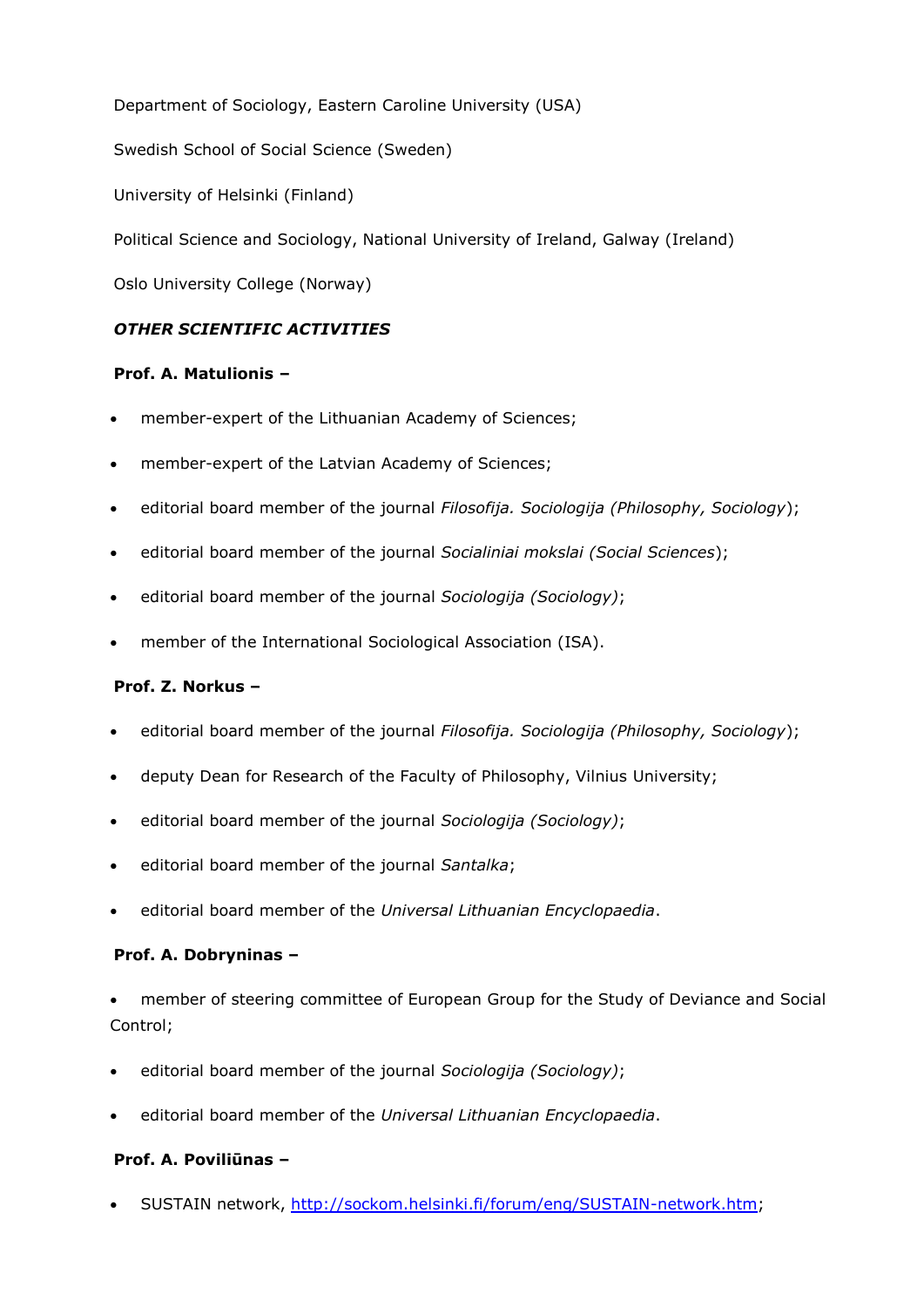Lithuanian expert of the group of non governmental experts in fight against poverty and social exclusion, European Commission, Employment, Social Affairs and Equal Opportunities DG;

editorial board member of the journal *Sociologija (Sociology)*.

# **Doc. I. Juozeliūnienė –**

 member of the Family Research Committee (RC 06) of the International Sociological Association (ISA);

member of the Nordic Family Research Network (NFRN).

# **Prof. A. Valantiejus –**

- editor-in-chief of the journal *Sociologija (Sociology*;
- editorial board member of the journal *Filosofija. Sociologija (Philosophy, Sociology*).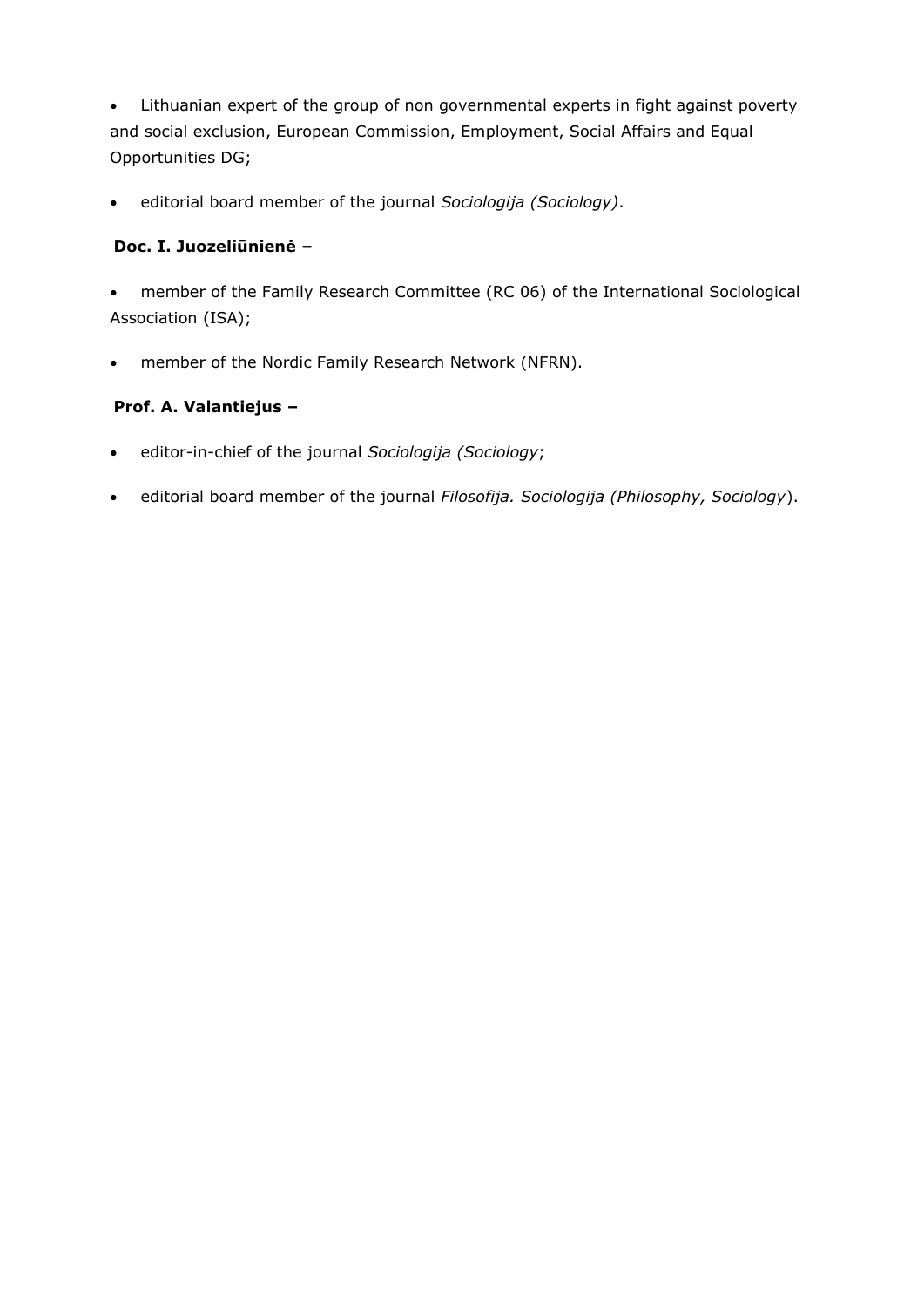# **DEPARTMENT OF EDUCOLOGY**

9/1 Universiteto, LT-01513 Vilnius

Tel. +370 5 266 7625

E-mail: [edukologija@fsf.vu.lt](mailto:edukologija@fsf.vu.lt)

**Head** – *Doc. Dr. Lilija Duoblienė*

#### *STAFF*

**Professors:** Habil. Dr. V. Aramavičiūtė, Habil. Dr. V. Targamadzė, Habil. Dr. R. Želvys.

**Docents:** Dr. T. Bulajeva, Dr. L. Duoblienė, Dr. G. Purvaneckienė.

**Lecturers:** Dr. K. Kaminskas, Dr. I. Stonkuvienė.

**Doctoral students:** I. Bankauskienė. J. Zygmantas, V. Venslovaitė, N. Černiauskaitė, R. Voronovič, V.Butkutė, V.Dulevičiūtė, P.Jasiūnaitė, I. Bankauskienė.

#### **CENTRE FOR EDUCATION POLICY**

Universiteto 9/1, LT-01513 Vilnius

Tel. /fax 266 7623

E-mail: [spc@fsf.vu.lt](mailto:spc@fsf.vu.lt)

[www.svietimas.lt](http://www.svietimas.lt/)

**Research assistant:** V. Būdienė.

#### *RESEARCH INTERESTS*

Transformations of education policy in Lithuania

Monitoring of education policy and system

Education objectives and benchmarks of European Union and national adaptations

Research of curriculum development and management

Educational management in Lithuania

Sustainability in education

Studies of Lithuanian educational heritage

Dialogue between cultures in education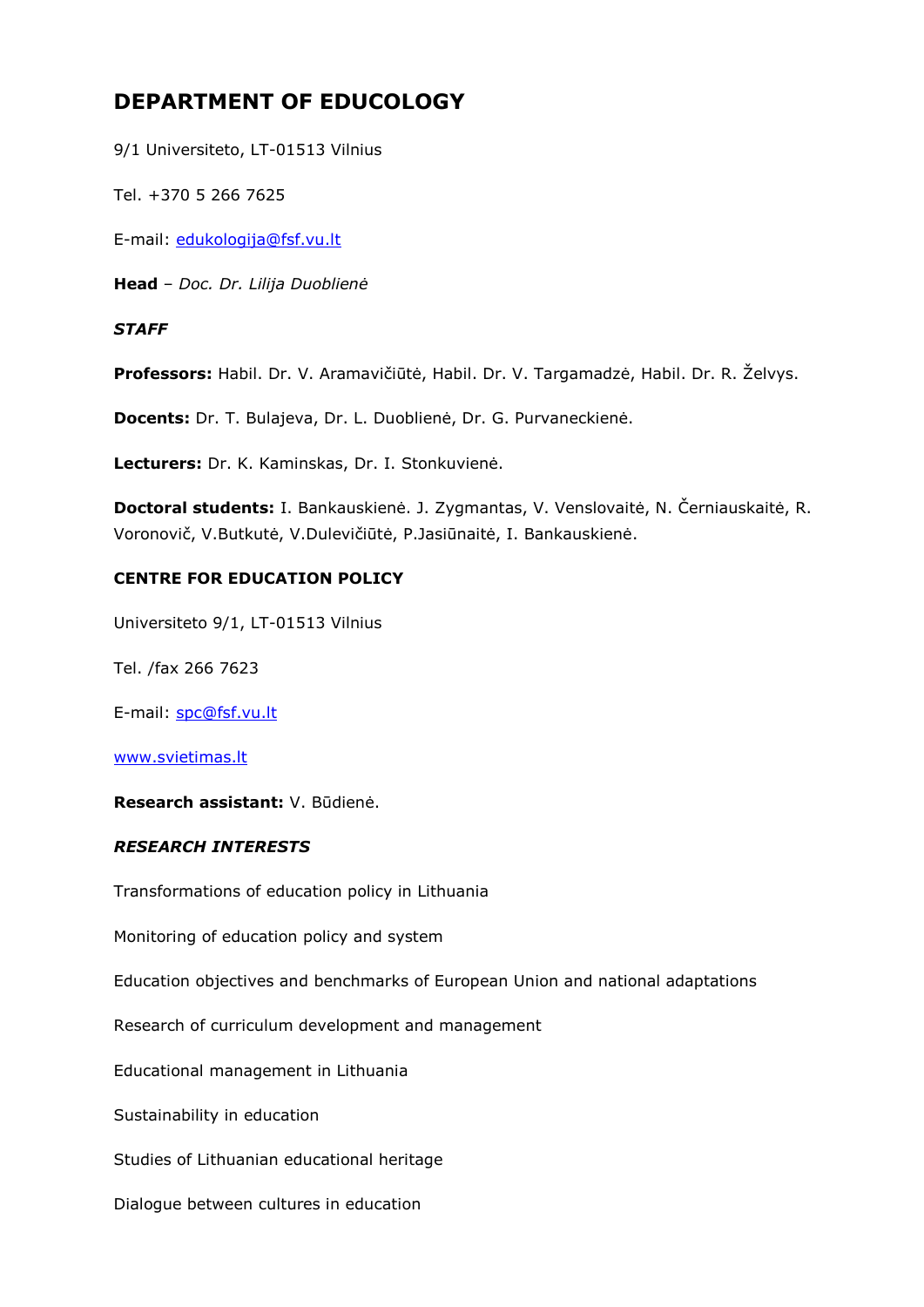#### Problem of personal identity

Globalization and localization in education

Philosophy of education

Higher education

#### *RESEARCH PROJECTS CARRIED OUT IN 2009*

#### **Projects Supported by University Budget**

**Intercultural Education in the Perspective of Globalization.** Prof. V. Aramavičiūtė. 2005– 2009.

Striving to define preconditions for optimization of contemporary school learners and students' intercultural education, the theoretical and empirical researches in this field were further conducted in 2009. The sample of 600 senior school learners from general education secondary schools and gymnasiums was researched to highlight changes in learners' intercultural education under conditions of intensive globalization. The research aimed to highlight attitudes of contemporary school learners to peculiarities of change in national, common cultural and religious values; changes in emotional experiences related to these values and changes in tendencies of behaviour that practically externalizes these values. The value-based orientations of higher education students and tendencies in dynamics of factors determining such orientations were also among focuses of the research.

Some data of theoretical and empirical research were included into the monograph "Lietuvos švietimo politikos transformacijos" (2009) (Transformations in Lithuanian Education Policy) collectively prepared in the Department, other results will serve as basis for the teaching aid "Vertybių kaita ir ugdymas" (Change in Values and Education) which is being prepared now. The data of the research conducted in 2009 were disseminated in republican and international conferences. The conferences in Lithuanian include: "The Change in Education between 1988-2008" (presentations: "Change in Values: Education Strategies and Reality", V. Aramavičiūtė; "Overcoming of Social Reproduction as Key Challenge to Changes in Lithuanian Education", L. Duoblienė; "Who Cares about Justice in Education?", G. Purvaneckienė and G. Čiužaitė), "Culture and Media: Global and Local Aspects" ("Teaching Media in Lithuania: Artistic or Critical Literacy?", L. Duoblienė) and the conference "Achievement and Visions. Twenty Years for Studies of Sociology in Lithuania" ("Changing Attitude of Lithuanian Citizens to Family", G. Purvaneckienė). The list of international conferences abroad comprises: the conference held in Linz (Austria)"Erasmus Programme IP (ACEP)" (the presentation: " National Content of Education in the 21st Century: Lithuania's Perspective", L. Duoblienė), the conference held in Daugavpils "Sustainable Development, Culture, Education" ("Change in Content of Lithuanian General Education Content under Conditions of Globalisation" L. Duoblienė and T. Bulajeva), in Riga "Pedagogy in the Changing Historical Conditions in the 20th Century in the Baltic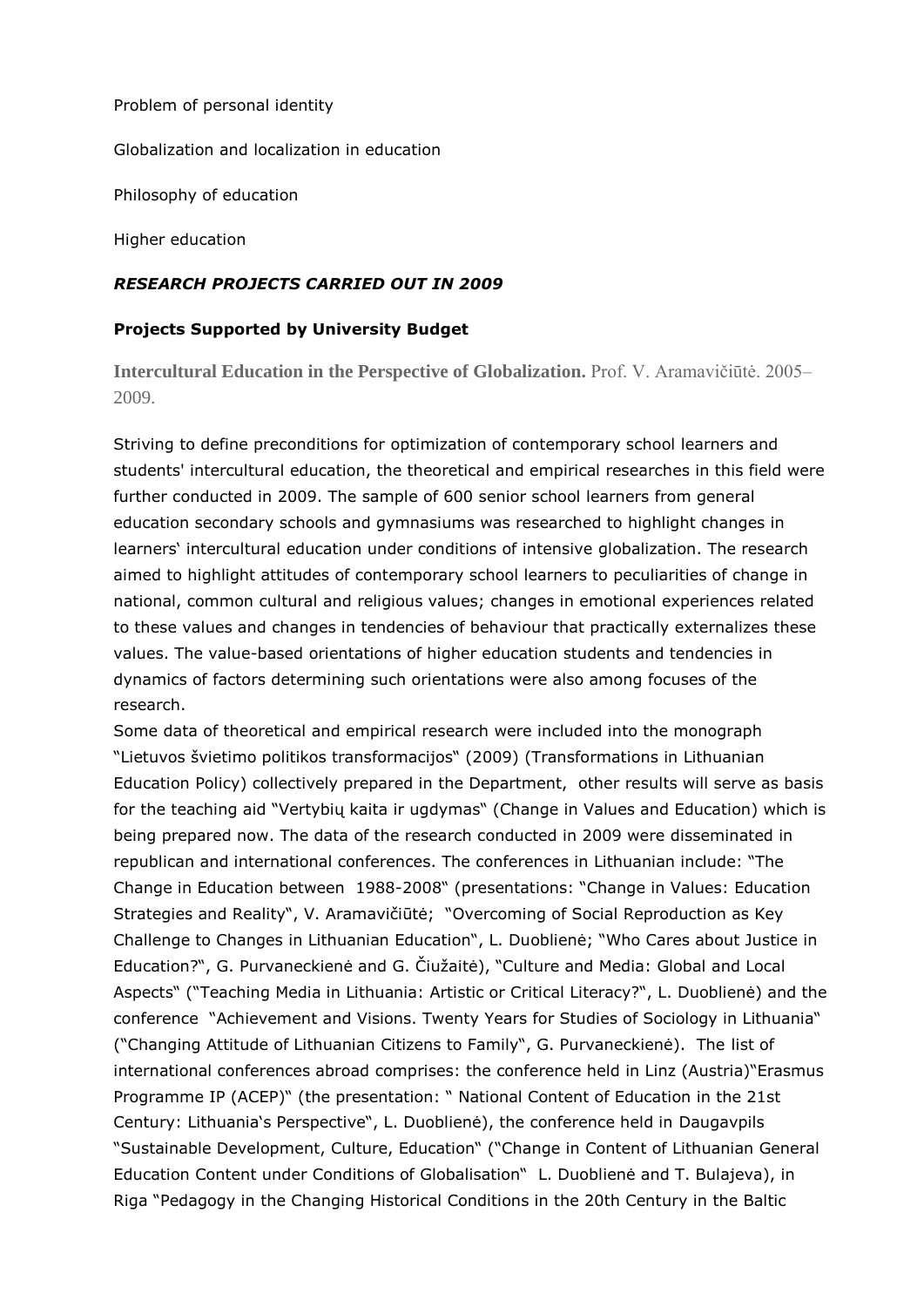Countries" ("Individual and Common: Several Features of Moral Education in the Rural Community of the First Half of the 20th Century", I. Stonkuvienė), the conference organized in Banska Bystrica (Slovakia) "Universities in Central Europe: 20 years after the fall of the Berlin Wall" ("Transformation of the System of Higher Education in Lithuania", G. Purvaneckienė).

**Education Management in the Perspective of Sustainable Development.** Doc. T. Bulajeva. 2005-2009.

The research in this theme was conducted in 2005-2009. Summarizing the results of the final year of 2009 it can be said that the research was aimed at analysis of changes in Lithuanian education policy and management while implementing the EU and Lithuanian strategic goals.

The results of research were presented at many national and international conferences. The reports were made by Duoblienė L. "Socialinės reprodukcijos įveika kaip pagrindinis iššūkis Lietuvos švietimo kaitai" [Overcome of Social Reproduction as Main Challenge of Lithuanian Educational Change] at the conference "Educational Change in the years of 1988-2008",Vilnius, 2009; in Erasmus programme IP (ACEP) in Linz (Austria) there were two reports presented by L. Duoblienė "Nacionalinis ugdymo turinys XXI amžiuje: Lietuvos perspektyva" [National Curriculum in the 21st Century: Lithuanian Perspective] and by T. Bulajeva "Lietuvos kalbų mokymo politika" [Language Education Policies in Lithuania]; report by Duoblienė L. "Kultūra ir medijos: globalūs ir lokalūs aspektai" [Culture and Media: Global and Local Aspects] at the international conference "Media Education in Lithuania: Artistically or Critical literacy?" in Vilnius, 2009; at 7th International JTET Conference "Sustainable Development, Culture, Education") there was the report made by Bulajeva T. and Duoblienė L. "Challenges of Contemporary Lithuanian School Curriculum: Real Sustainability or Literal Legitimacy. (Daugavpils University (Latvia), 2009); Bulajeva T. made the report Changes in Contemporary Higher Education: Lithuanian Experience at the international conference "Science and Education of the Epoch of New Revival in the Global Scientific-Educational System" in Ashgabat (Turkmenistan), September 9-11, 2009. By the end of 2009 the work on the monograph "Lietuvos švietimo politikos transformacijos" (T. Bulajeva ir L. Duoblienė).[Education Policy Transformations in Lithuania, eds. by T. Bulajeva and L. Duobliene] written by the group of authors was finished and accepted for publishing.

#### *MAIN PUBLICATIONS*

#### *COOPERATION*

Bristol University (UK)

Linz Pedagogical Academy (Austria) university?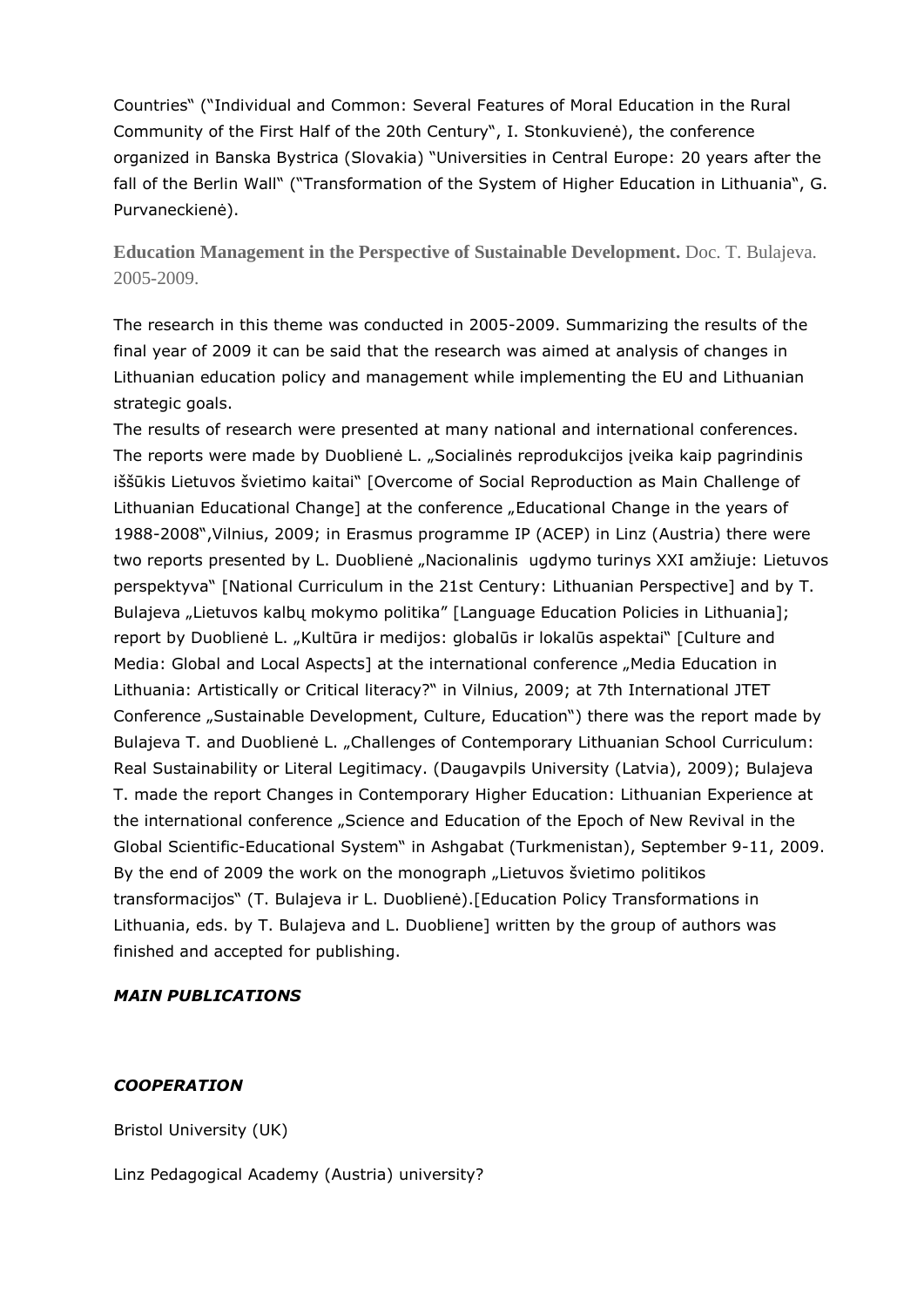Twente University (The Netherlands)

Daugavpils University (Latvia)

University of Latvia (Latvia)

Tallinn Pedagogical University (Estonia)

ERA (USA)

Open Society Institute (Lithuania)

# *OTHER SCIENTIFIC ACTIVITIES*

# **Prof. R. Želvys –**

expert of the National Centre for Quality Assessment in Higher Education;

 editorial board member of the journals *Acta Paedagogica Vilnensia, Pedagogika (Pedagogics), Socialiniai Mokslai. Edukologija (Social Sciences. Educology).*

# **Prof. V. Aramavičiūtė –**

- editor-in-chief of the journal *Acta Paedagogica Vilnensia*;
- board member of the Lithuanian Catholic Academy of Science;
- member of the Lithuanian Catholic Academy of Science.

# **Doc. G. Purvaneckienė –**

 member of the Editorial Board of the Journal *Lyčių studijos ir tyrimai* (ISSN 1822-6310) (Gender Studies and Research)

# **V. Būdienė –**

member of the National Education Forum, [http://www.forumas.smm.lt/dok-isak.html;](http://www.forumas.smm.lt/dok-isak.html)

 member of expert committees of International Education Monitoring Projects, [www.edupolicy.net/](http://www.edupolicy.net/) ;

- board member of examinations and student assessment at MOES, [www.smm.lt;](http://www.smm.lt/)
- board member of the Central Asian Education Cooperation Network;
- editorial board member of the international newsletter *Education Policy,* [www.edupolicy.net/](http://www.edupolicy.net/) ;
- expert of the Open Society Institute (OSI Hungary);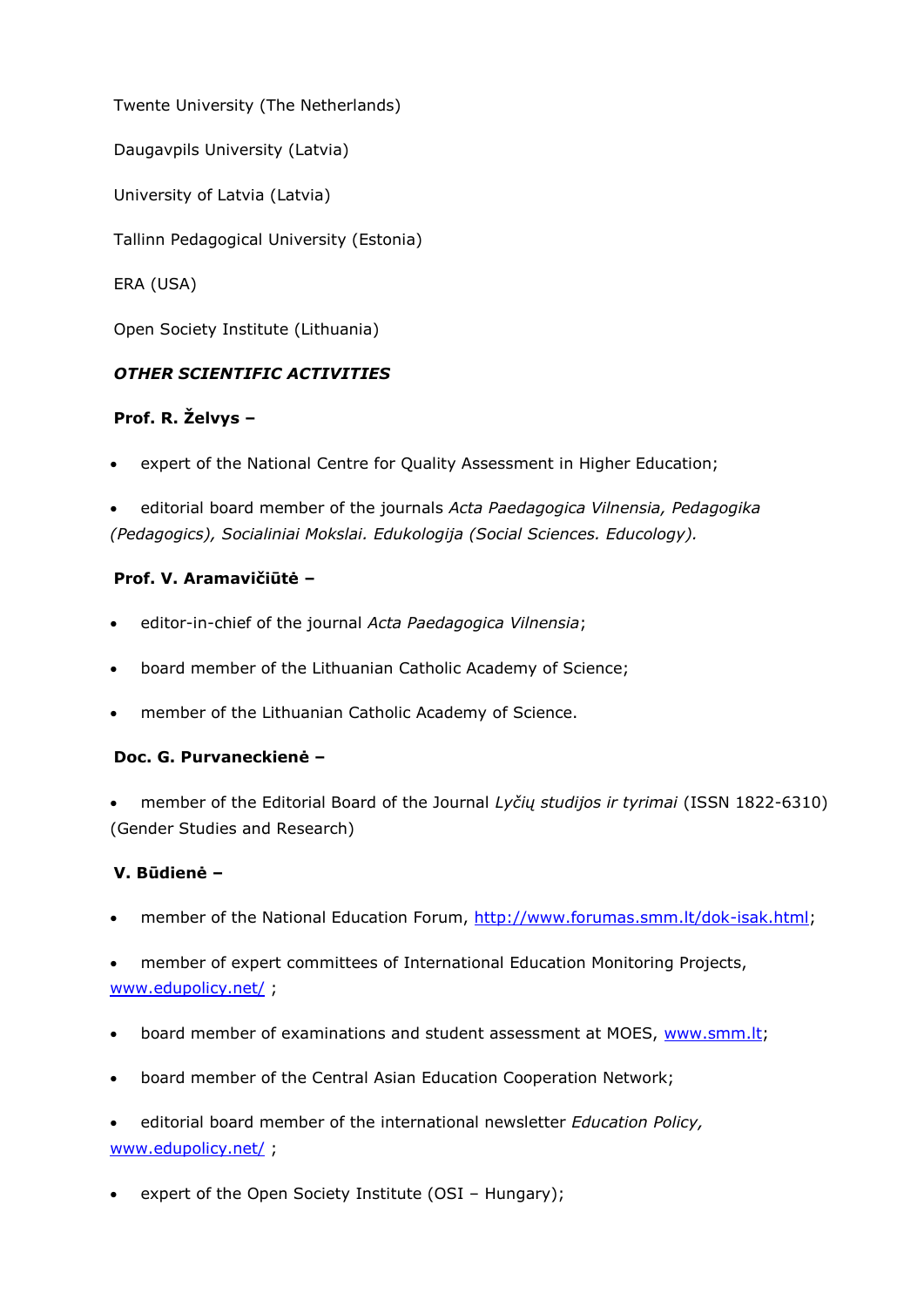- member of the working group for planning of teacher training reform at MOES;
- executive board member of Modern Didactics Centre, [www.vpu.lt/sdc/.](http://www.vpu.lt/sdc/)

#### **Doc. L. Duoblienė –**

- member of the International Association of Philosophy Teachers;
- member of the Lithuanian Association of Philosophy Teachers;
- expert of the National Centre for Quality Assessment in Higher Education;

 expert of the Commission for Social and Moral Education at the Ministry of Education and Science;

- deputy editor-in-chief of the journal *Acta Paedagogica Vilnensia*;
- editorial board member of the journal *Religija ir kultūra (Religion and Culture).*

## **Dr. I. Stonkuvienė –**

member of the Baltic Association of Educational Historians.

#### **Doc. T. Bulajeva –**

 expert of the Commission for Pedagogical and Educational Staff Training and Professional Development at the Ministry of Education and Science;

 member of General Education Examination and Student Performance Assessment Board at the Ministry of Education and Science;

- editorial board member of the journal *Acta Paedagogica Vilnensia*;
- expert of the National Centre for Quality Assessment in Higher Education.

#### **Dr. K. Kaminskas –**

- board member of the Lithuanian Language Association;
- board member of the Lithuanian Language Teachers' Association.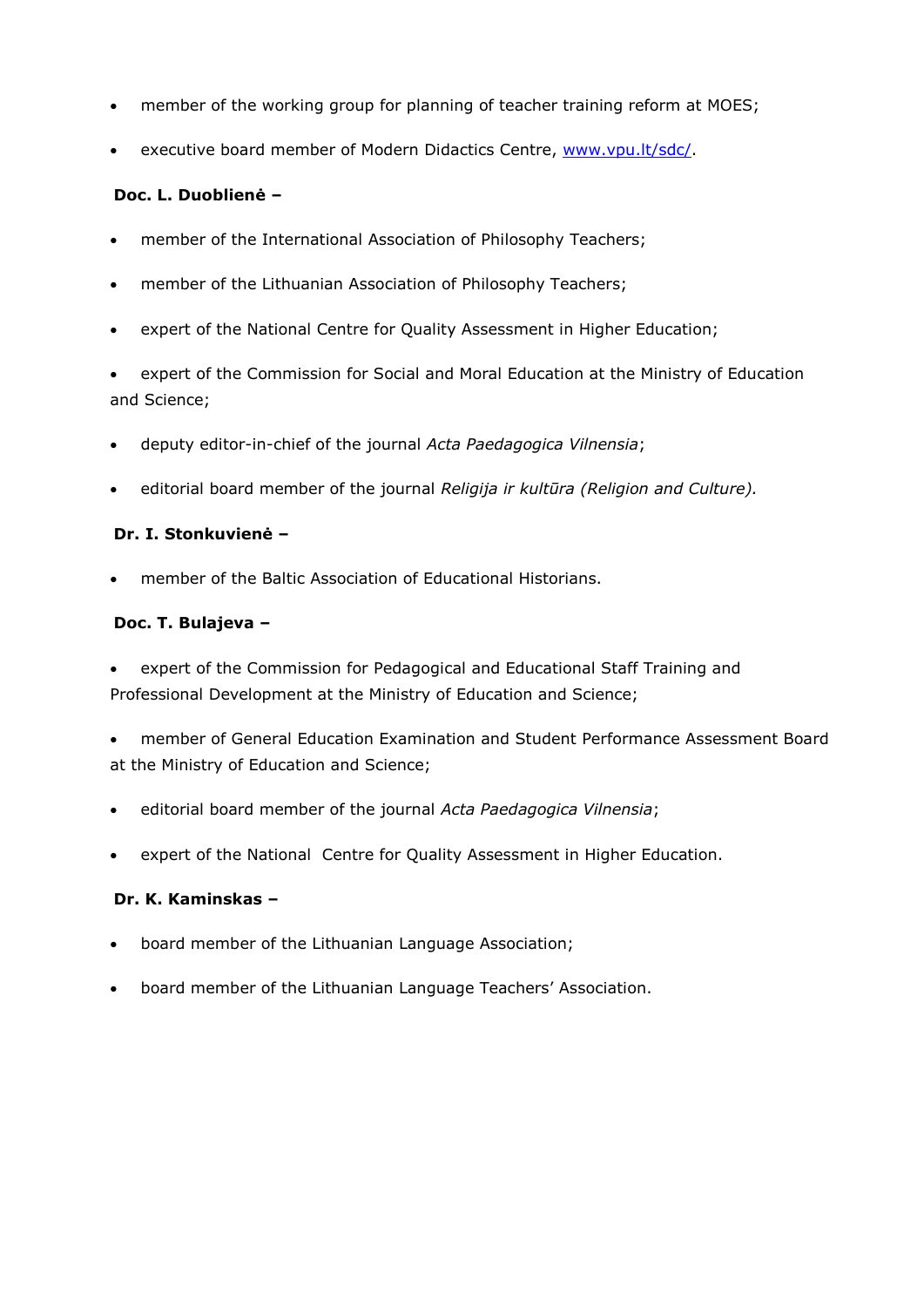# **DEPARTMENT OF SOCIAL WORK**

9/1 Universiteto, LT-01513 Vilnius

Tel. +370 5 266 7610, +370 5 266 7609

E-mail: [jolita.kasalyniene@fsf.vu.lt](mailto:jolita.kasalyniene@fsf.vu.lt)

**Head** – *Doc. Dr. Jolita Buzaitytė-Kašalynienė*

## *STAFF*

**Professor:** Dr. (HP) Romas Lazutka.

**Docents:** Dr. (HP) B. Gruževskis (part-time), Dr. M. Rubaževičienė, Dr. (HP) L. Žalimienė, Dr. J. Buzaitytė-Kašalynienė, Dr. V. Gevorgianienė, Dr. D. Skučienė (part-time), Dr. J. Aidukaitė (part-time).

**Lecturers:** Dr. V. Lepeškienė (part-time), Dr. L. Gvaldaitė, Dr. B. Švedaitė-Sakalauskė, Dr. I. Gajdosikienė (part-time), Ž. Barkauskaitė-Lukšienė, E. Dunajevas, V. Jakutienė, Dr. E. Šumskienė, A. Navickas, M. Petrokaitė, D. Petružytė, A. Vareikytė.

**Senior assistants:** D. Beliukevičiūtė, T Kurapkaitis.

**Doctoral students:** N. Bogdanova, E. Dunajevas, V. Ivaškaitė-Tamošiūnė, T. Jasiukevičiūtė, J. Mataitytė-Diržienė, S. Krutulienė, L. Kotova, L. Orlova, A. Tonkūnaitė, D. Petružytė, L. Radžiūnienė, J. Rapalavičiūtė.

# *RESEARCH INTERESTS*

Development of social services in Lithuania

Analysis of social policy, social security, pensions

Social support for people at risk

Social rehabilitation and integration

Social inclusion

Violence in family

Drug and alcohol abuse consequences

Social and cultural integration of disabled

Ethnic minorities

Intercultural learning and communication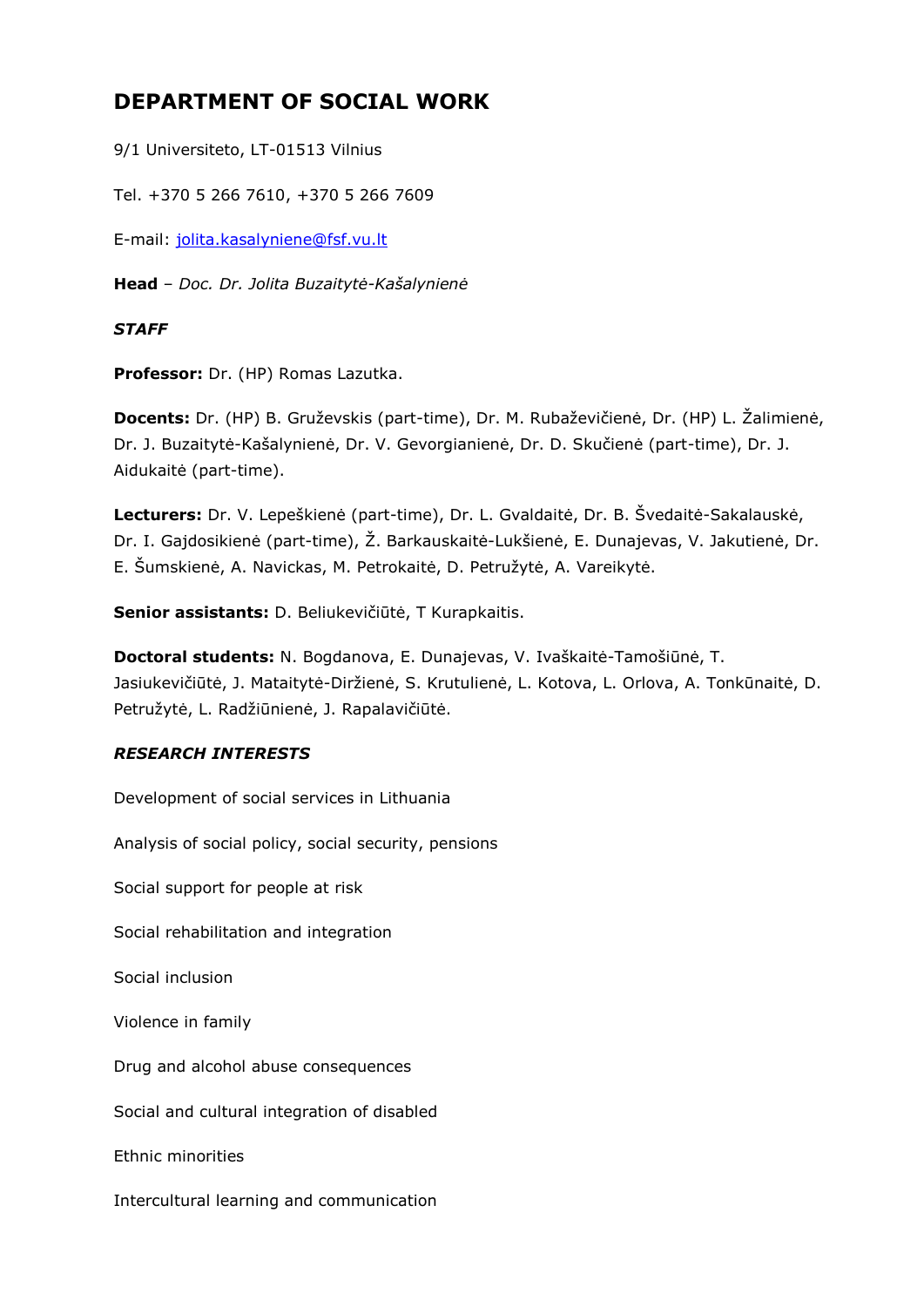History of social work Employment Labour market policy Vocational training Mediation Palliative social care Evaluation of the effectiveness of programs and services Risk factors of young people's successful socialization and integration into labour market

Youth policy

# *RESEARCH PROJECTS CARRIED OUT IN 2009*

# **Projects Supported by University Budget**

**Social Work and Social Services in Context of Multicultural Environment and Society Transformations.** Doc. L. Žalimienė. 2009–2010.

Articles, conference papers/presentations were delivered about the development of family policy in Lithuania, the economics status of elderly people in Lithuania, development of services in Western countries, the right to social work in Lithuania (specificity of social work), families' social capital, social assistance at schools (the instruments).

**Modernization of Labour Market and Social Welfare Systems.** Prof. R. Lazutka. 2009– 2014.

Main focus of research was oriented to the research of welfare state and social policy in during the global economic crisis. Articles, conference papers/presentations were delivered about labour market developments in Lithuania during the economic crisis, social consequences of economics downturn, minimum income net and anti-poverty measures.

# **Other Programmes and Projects**

**Health and Social Care for Migrants and Minorities. Contract No 28972-IC-1-2005-1-NL-ERASMUS-PROGUC-4.** Coordinators: Prof. R. Lazutka, Dr. V. Gevorgianienė. 2006–2009.

**Innovation, New Ventures and Entrepreneurship in Social Work Teaching INVEST.**  Contract No. LLP-ERA-IP-2008-LT-0213. The coordinator: Vilnius University, Dr. V. Gevorgianienė, V. Jakutienė. 2008–2009.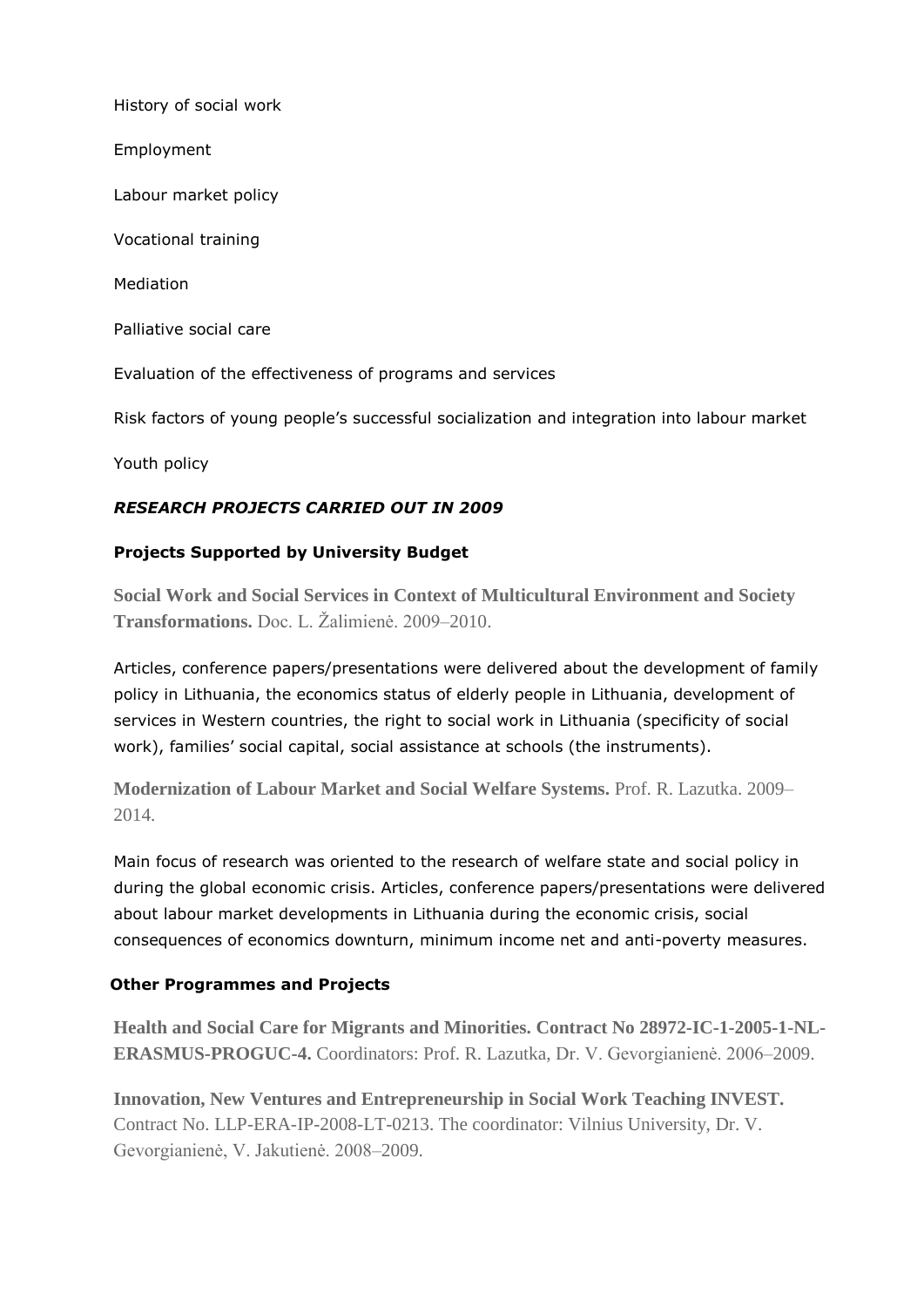**European Master in Social Work.** Contract No 503611-LLP-1-2009-1-NL-ERASMUS-ECDSP. The coordinator: Dr. J. Buzaitytė-Kašalynienė. 2009-2012.

**Erasmus IP**, Multi-disciplinary perspective on working with youth people in Europe". Contract No. 2009/IP/2/28878. The coordinator: Dr. J. Buzaitytė-Kašalynienė. 2009-2012.

**The Nordic-Baltic Doctoral Network in Social Work.** Coordinators: Prof. R. Lazutka. 2009- 2011.

**"Developing HIV/AIDS and Mental Health Programs in new EU countries (Poland, Estonia, Latvia, Lithuania, Bulgaria) - MAIDS".** Contract No. 2008 12 26. The coordinator: E. Šumskienė.

**Elaboration of the methodology for implementation of Person of Trust position in Lithuanian psychiatric hospitals: appliance of adjusted Dutch experience.** Contract No. 2008 03 26. The coordinator: E. Šumskienė.

**Image of disabled in Lithuania – view from the Scandinavian perspective.** Contract No. NGO08-06. The coordinator: E. Šumskienė.

**Mental health NGOs coalition building. Contract No. 1EEE/NOR/NVO-195.** The coordinator: E. Šumskienė.

**Improvement of services for delinquent children in Lithuania using Norwegian experience.** Contract No. 1NOR/TES-003. The coordinator: E. Šumskienė.

# *MAIN PUBLICATIONS*

# *COOPERATION*

Applied University of Leipzig (Germany) Dresden Higher Protestant SW School (Germany) Hanover Higher SW School (Germany) Cardiff Institute of Wales University (UK) University of Wales, Newport (UK) School of Social Work, Lund University (Sweden) School of Social Work, Odense (Denmark) Katholieke Hogeschool Kempen, Department of Social Work (Belgium)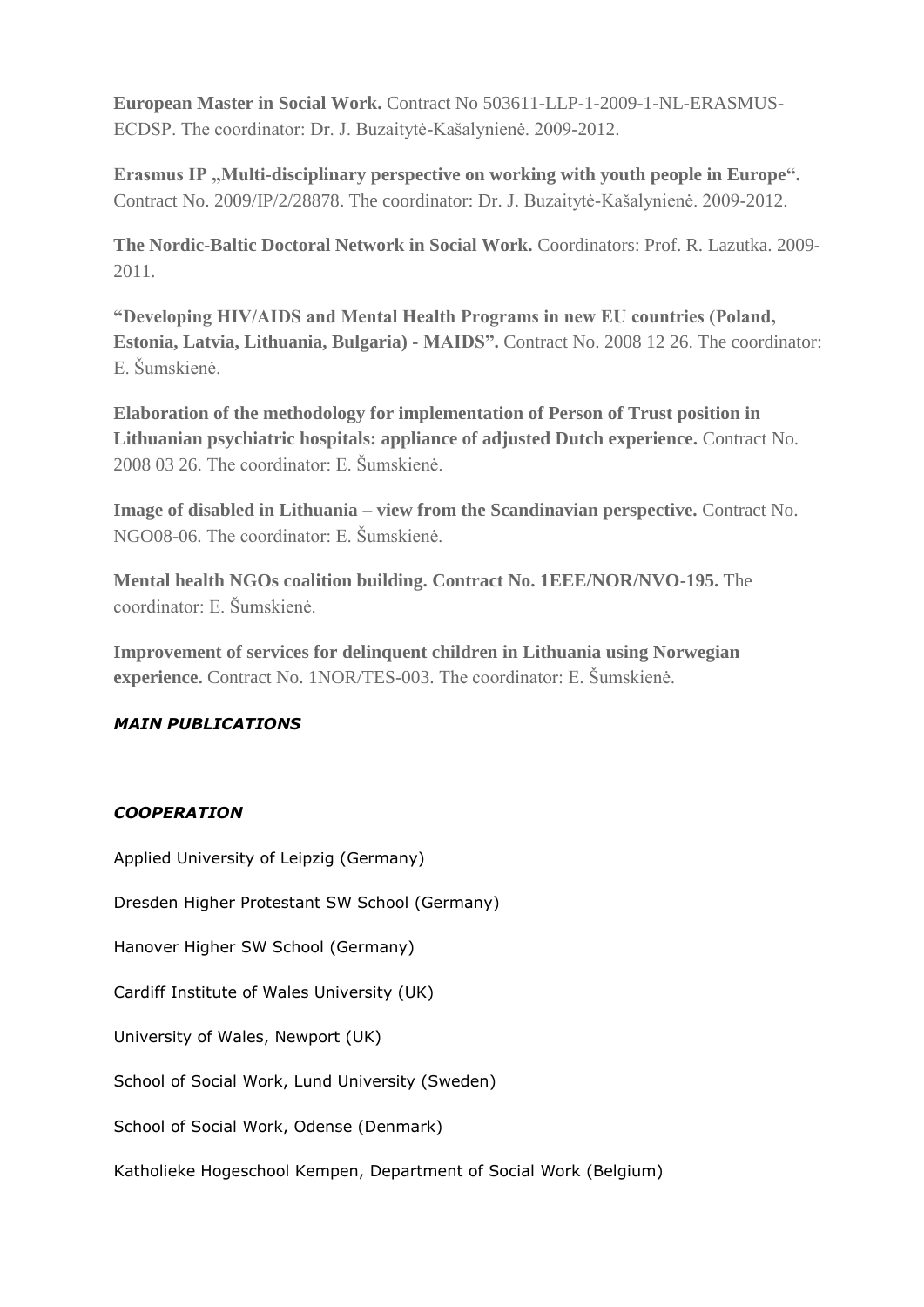University of Tartu (Estonia) Oslo University College, Faculty of Social Sciences (Norway) Umea University (Sweden) Sheffield Hallam University (UK) University of Applied Sciences, Northwestern (Switzerland) University of Lapland (Finland) University of Applied Sciences Jena (Germany) School of Social Work, Bern (Switzerland) Hanze University Groningen, University of Applied Sciences (Netherlands) Bergen University College (Norway) Seinaejoki University of Applied Sciences, School of Healthcare and Social Work (Sweden) Higher school of social work and social pedagogics "Attistiba" (Latvia) Universita Cattolica del Sacro Cuore (Italy) XIOS Hogeschool Limburg (Belgium) University of Lodz (Poland) University of Jyväskylä (Finland) Heinrich - Heine University of Duesseldorf (Germany) University of Hildesheim (Germany) University of Erfurt (Germany) University of Siegen (Germany) University of Zaragoza, Escuela de Estudios Sociales (Spain) University of Turku (Finland) *OTHER SCIENTIFIC ACTIVITIES*

#### **Dr. J. Aidukaitė –**

- member of EspaNet (European social policy network)
- member of International Sociological Association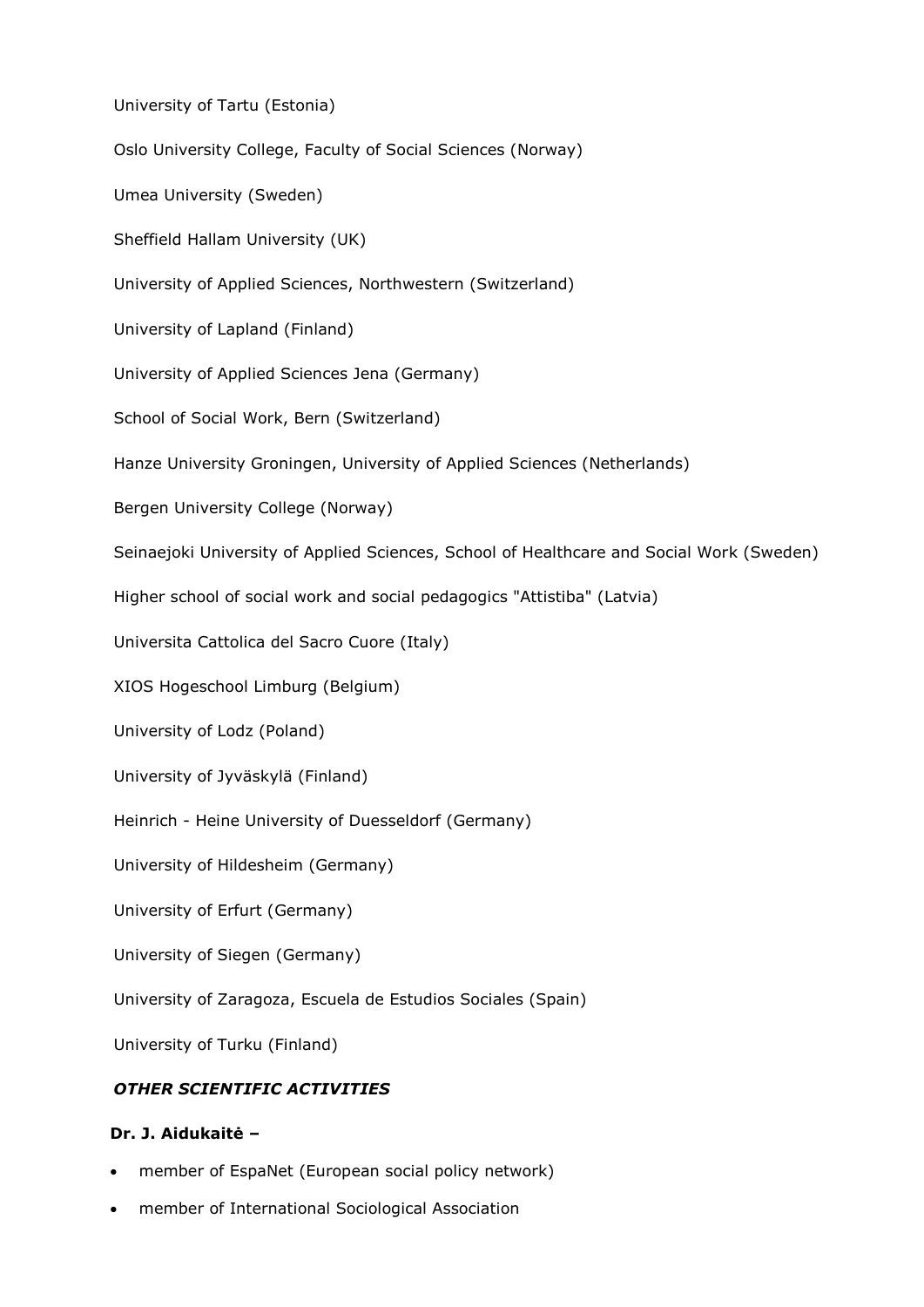- member of Global Social Policy
- member of Lithuanian Sociological Association

## **Dr. V. Gevorgianienė –**

 member of the experts committee (languages and art) at the Ministry of Education and Science,

- member of experts' committee at the Special Education and Psychology Centre, Vilnius
- member of EASSW executive committee

## **Dr. J. Kašalynienė –**

 member of the experts committee for social education at the Ministry of Education and Science;

- council member of the Lithuanian Scouting Association, [www.scout.lt/;](http://www.scout.lt/)
- expert of the National Centre for Quality Assessment in Higher Education;
- Representative of Vydunas Youth Foundation (USA) in Lithuania.

## **Prof. R. Lazutka –**

- member of the Council of the Faculty of Philosophy, Vilnius University;
- chairman of the Council of the Institute for Social Research (Lithuania);
- member of Experts Committee of the International Council for Social Welfare European Region (Utrecht);
- council member of the Lithuanian Association of Social Welfare;
- editorial board member of the journal *Socialinis darbas* (*Social Work*);
- expert of the Social Sciences Committee of the Lithuanian State Science and Studies Foundation;
- member of the Science Council of Lithuania.

#### **Dr. V. Lepeškienė –**

lecturer of the Institute of Humanistic and Existential Psychology.

# **Dr. B. Švedaitė-Sakalauskė –**

council member of the Social Centre at the Blessed Jurgis Matulaitis' parish;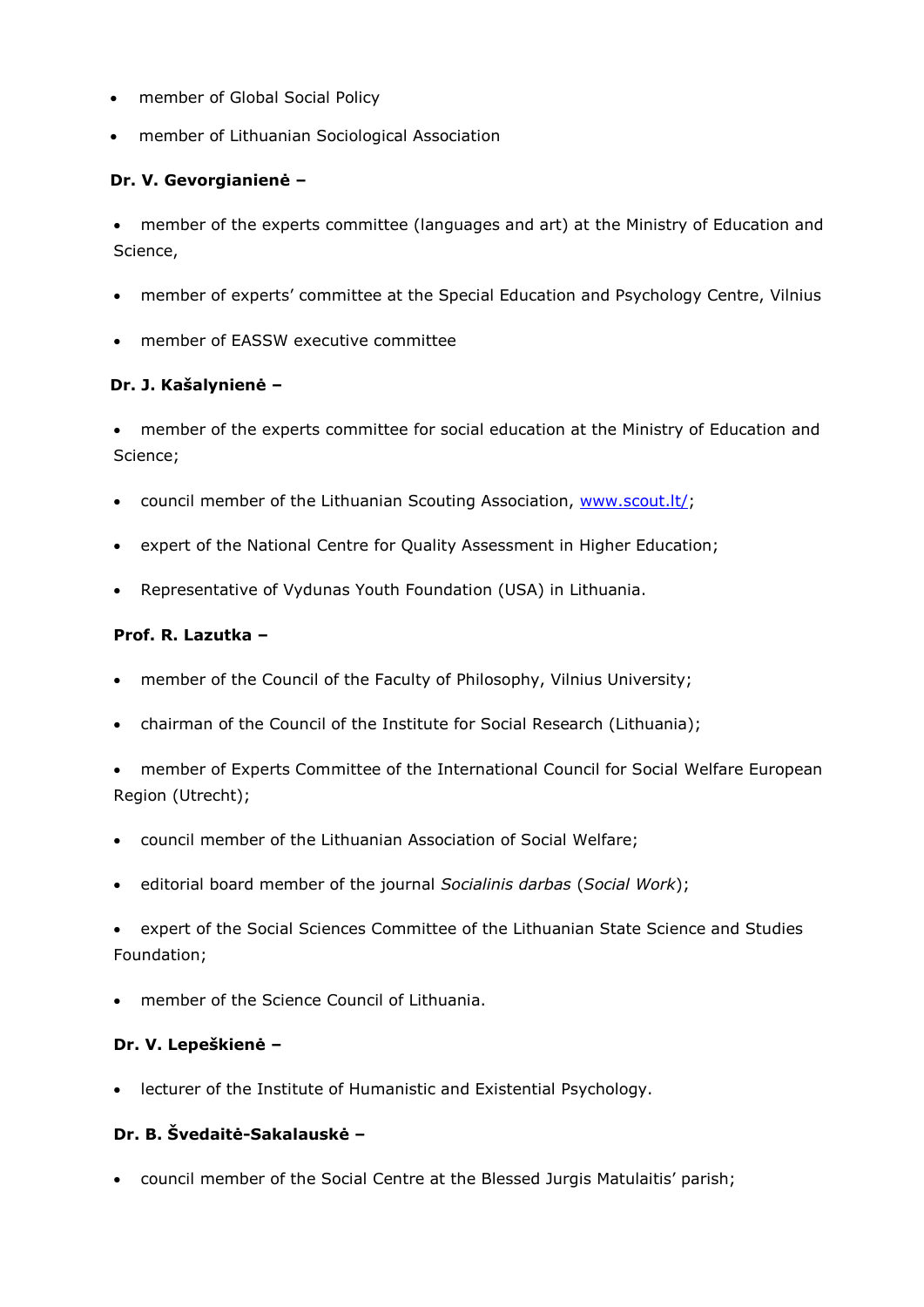- vice- president of the National Association of Supervisors;
- member of Vilnius Archdiocese Council for Charitable Affairs.

# **A. Vareikytė –**

board member of the Lithuanian Red Cross Society

#### **Doc. M. Rubaževičienė –**

- President of Hungarian Cultural Society of Lithuania;
- council member of West-European Association of Hungarians' Organization;
- member of Council of National Minorities of Lithuania.

# **Doc. (HP) L. Žalimienė –**

member of the European Association for Evolutionary Economy (EAEPE);

 head of the executive Group of the National Research Programme "Social challenges to national security" in Research Council of Lithuania.

expert of the Lithuanian Centre of Quality Assessment for Higher Education.

#### **Dr. B. Gruževskis –**

- council member of the Institute for Social Research (Lithuania);
- national expert for Lithuania in the European Employment Observatory (European Commission).
- member of the Council of the Faculty of Economy, Vilnius University;
- editorial board member of the journal *Socialinis darbas* (*Social Work*);
- editorial board member of the journal *Human Resources Management (Zarządzanie Zasobami Ludzkimi), Academy of Sciences of Poland*.

# **Dr. L. Gvaldaitė –**

- member of the Lithuanian Catholic Academy of Science;
- member of Vilnius Archdiocese Council for charitable affairs;
- chairman of NGO *Sotas*;

 member of the Foundation of AVSI (Association of Volunteers in International Service) Network.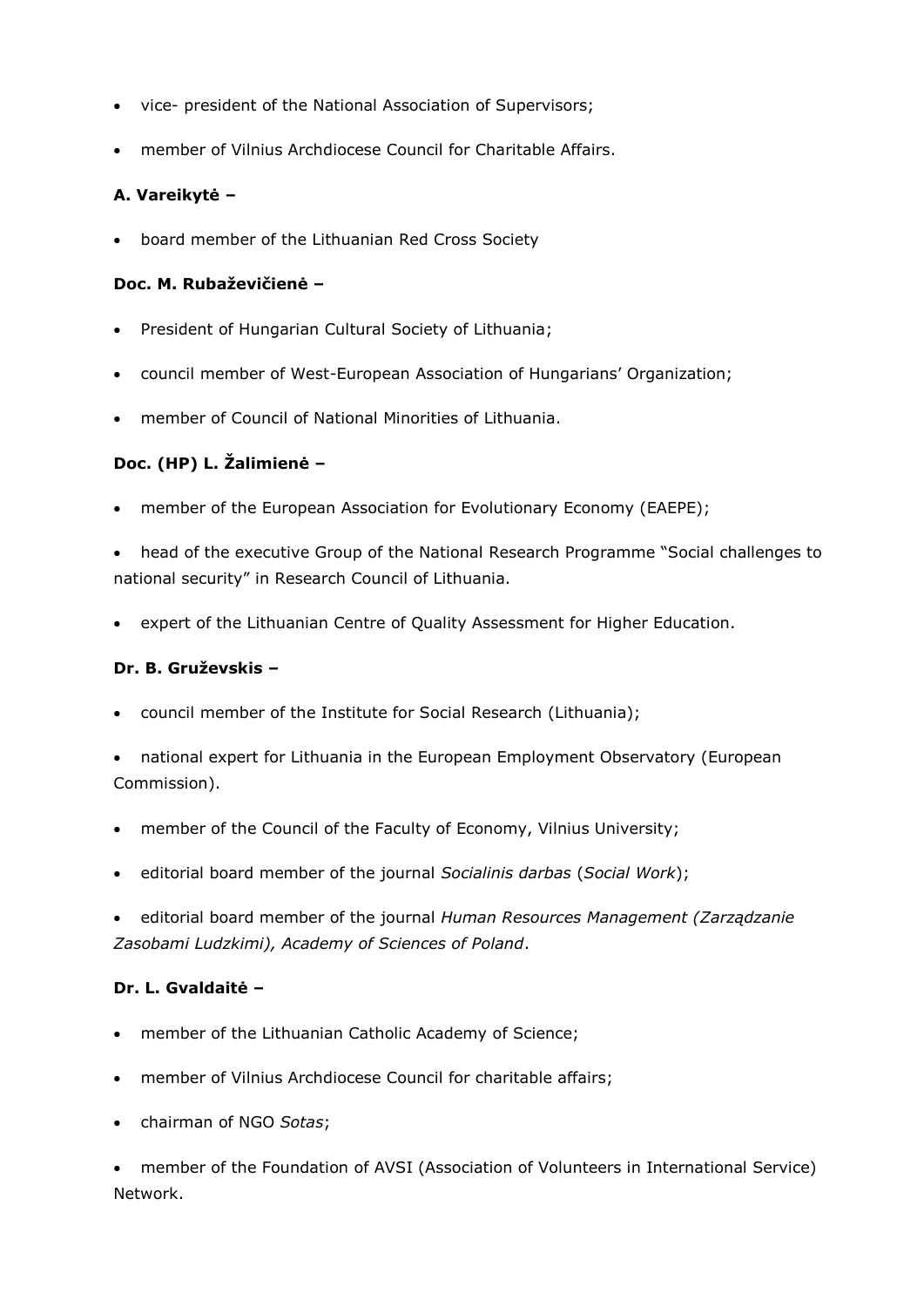# **LABORATORY OF SPECIAL PSYCHOLOGY**

9/1 Universiteto, LT-01513, Vilnius

Tel./ fax +370 5 268 7255

E-mail: [albins.bagdons@fsf.vu.lt](mailto:albins.bagdons@fsf.vu.lt)

**Head –** *Prof. Dr. (HP) Albinas Bagdonas* 

## *RESEARCH INTERESTS*

Creation, adaptation and standardization of methods of psychological assessment

Psychometrics

Psychosocial functioning of disabled people and their families

# *RESEARCH PROJECTS CARRIED OUT IN 2009*

## **Projects Supported by University Budget**

**Multidimensionality of Functioning of Person: Theoretical, Assessmental and Practical Aspects.** Prof. A. Bagdonas. 2006–2010.

In 2009 Laboratory of Special Psychology have finished processing of data of the standardization tests for assessment of intelligence of adult people (WASI and WAIS-III). The technical manuals of both tests were prepared for printing. The standardization of personality questionnaires NEO PI-R and NEO-FFI was started. Bandura's book was translated.

# *COOPERATION*

Pearson Education (Former American Psychological Corporation Harcourt Assessment) (USA)

Pedagogical Psychological Services of Lithuania (Lithuania)

Services for Assessment of Disability and Employability (Lithuania)

Ministry of Social Security and Labour (Lithuania)

# *OTHER SCIENTIFIC ACTIVITIES*

# **Prof. A. Bagdonas -**

 council member for the Council of General Education at the Ministry of Education and Science;